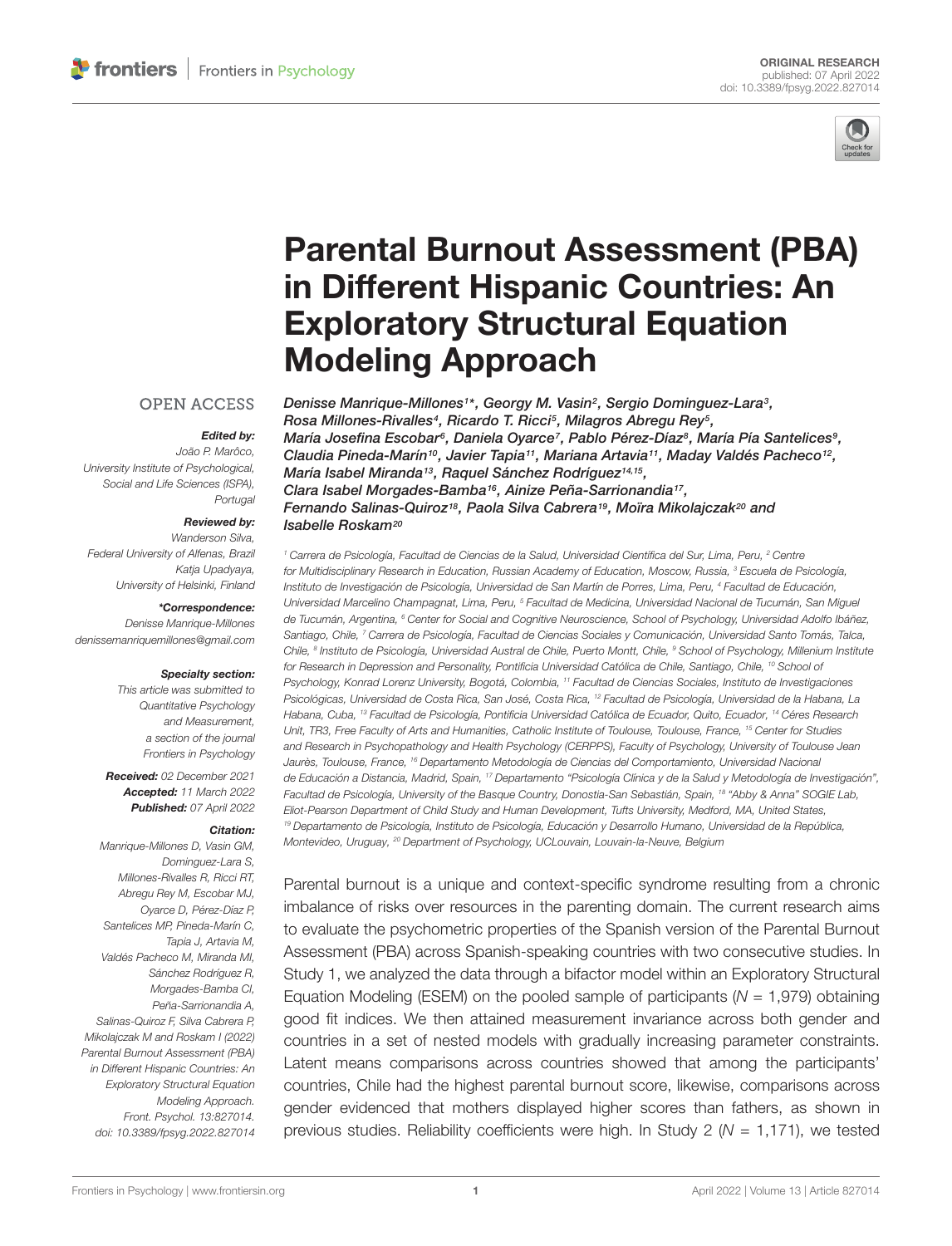the relations between parental burnout and three specific consequences, i.e., escape and suicidal ideations, parental neglect, and parental violence toward one's children. The medium to large associations found provided support for the PBA's predictive validity. Overall, we concluded that the Spanish version of the PBA has good psychometric properties. The results support its relevance for the assessment of parental burnout among Spanish-speaking parents, offering new opportunities for cross-cultural research in the parenting domain.

Keywords: equivalence, Spanish-speaking, exhaustion, parenting, ESEM

### INTRODUCTION

Parenthood is associated with positive emotions like joy, accomplishment, and pride in many cultures. However, evidence shows that parenting is also a complex and strained activity (e.g., [Abidin,](#page-11-0) [1990;](#page-11-0) [Crnic and Low,](#page-12-0) [2002;](#page-12-0) [Deater-deckard,](#page-12-1) [2014\)](#page-12-1). Exposure to too many stressors over long periods can lead to burnout, as has been demonstrated, when there are not enough psychological resources to deal with them in job settings [\(Bakker and Demerouti,](#page-11-1) [2007\)](#page-11-1). The same is true in the parenting context: when the balance between parental risks and resources chronically leans to the negative side, parents are at high risk of parental burnout [\(Roskam et al.,](#page-13-0) [2017;](#page-13-0) [Mikolajczak and Roskam,](#page-12-2) [2018\)](#page-12-2).

### Parental Burnout

Burnout is a disorder that is associated with chronic stress. However, the problem is not limited to factors increasing stress but to lack of resources to deal with it. This is the sustained imbalance between stress and resources that characterizes the burnout syndrome. According to this view, parental burnout is considered a singular and contextualized syndrome resulting from a chronical imbalance of risks (e.g., poor childrearing, numerous parental duties, and perfectionism) over resources (e.g., positive coparenting, external support, high emotional intelligence, etc.) in the field of parenting [\(Mikolajczak et al.,](#page-12-3) [2018,](#page-12-3) [2019\)](#page-12-4).

The demand or risk factors would intensify parental burnout. One example of such a stressor is parental perfectionism, which has been proven to be detrimental to parental burnout. A study conducted by [Sorkkila and Aunola](#page-13-1) [\(2020\)](#page-13-1) involving more than 1,500 Finnish parents determined that socially prescribed perfectionism, demanded by significant others in the individual environment through imposition of very highperformance expectations and the tendency to harshly judge the results [\(Flett and Hewitt,](#page-12-5) [2002\)](#page-12-5), constitutes a risk factor. Similar results were obtained by [Kawamoto et al.](#page-12-6) [\(2018\)](#page-12-6) in a study settled in Japan with 1,200 participants, in which parental perfectionism was a strong stressor contributing to parental burnout. Resources, on the other hand, would lower parental burnout. For example, emotional competences, as the ability to process information about one's own emotions and those of others, enabling people to pay attention, use, understand, and manage their emotions [\(Mayer and Salovey,](#page-12-7) [1997\)](#page-12-7) plays a protective role for parental burnout. The study of [Lin et al.](#page-12-8)

[\(2021\)](#page-12-8) with two independent samples (i.e., Poland and Belgium) shed light on the key role played by emotional competences buffering the effect of parental perfectionism on parental burnout. [Mikolajczak and Roskam](#page-12-2) [\(2018\)](#page-12-2) proposed a Balance between Risk and Resources (BR<sup>2</sup>) theory in which "parental burnout develops when parental resources are insufficient to meet the demands (whatever they are)" (p. 2). While resources and risks play opposite roles with regard to parental burnout, the absence of one of them does not equate to the presence of the other. For example, the absence of denigration by the partner does not mean that the parent has the support of the partner. And a risk does not necessarily have to be offset by the corresponding resource but can be offset by one or more other resources. For example, the lack of partner support may be compensated for by social support or by the children's autonomy. Parental burnout is thus the result of an imbalance between several factors and of risk not compensated by sufficient resources to cope with it. In a twowave longitudinal study conducted over 900 parents, results highlighted that the  $BR^2$  framework predicted parental burnout [\(Mikolajczak and Roskam,](#page-12-2) [2018\)](#page-12-2).

Parental exhaustion is the core symptom of parental burnout. Parents experience tiredness at every aspect of their daily routine of attending to their children. The emotional drain is such that they often see themselves reaching their limits. Another symptom is the emotional distancing from their children. Parents also progressively reduce their involvement in parenting, while their relationship with their children suffers; interactions decrease and are limited mostly to functional/instrumental aspects at the detriment of emotions. Another symptom is the loss of feeling of accomplishment as a parent: being fed up with parenting, parents can no longer stand their role, and time with their children is no longer appreciated. All these symptoms and states represent a contrasting view of the parental self, i.e., previous feelings toward parenting [\(Roskam et al.,](#page-13-2) [2018\)](#page-13-2).

Parental burnout should not be regarded as typical parental stress [\(Roskam et al.,](#page-13-0) [2017;](#page-13-0) [Kawamoto et al.,](#page-12-6) [2018;](#page-12-6) [Lebert-](#page-12-9)[Charron et al.,](#page-12-9) [2018;](#page-12-9) [Van Bakel et al.,](#page-13-3) [2018;](#page-13-3) [Brianda et al.,](#page-12-10) [2020\)](#page-12-10). It results from tremendous parental stress, as a long-lasting response [\(Mikolajczak and Roskam,](#page-12-2) [2018\)](#page-12-2). In a cross-cultural study gathering 42 countries across the world, the prevalence of parental burnout varied from 0 to more than 8% [\(Roskam et al.,](#page-13-4) [2021\)](#page-13-4), even after controlling for sample size and sex imbalance. Poland (7%), Belgium (7.9%), and the United States (8.4%) were the countries with the highest levels of parental burnout. It is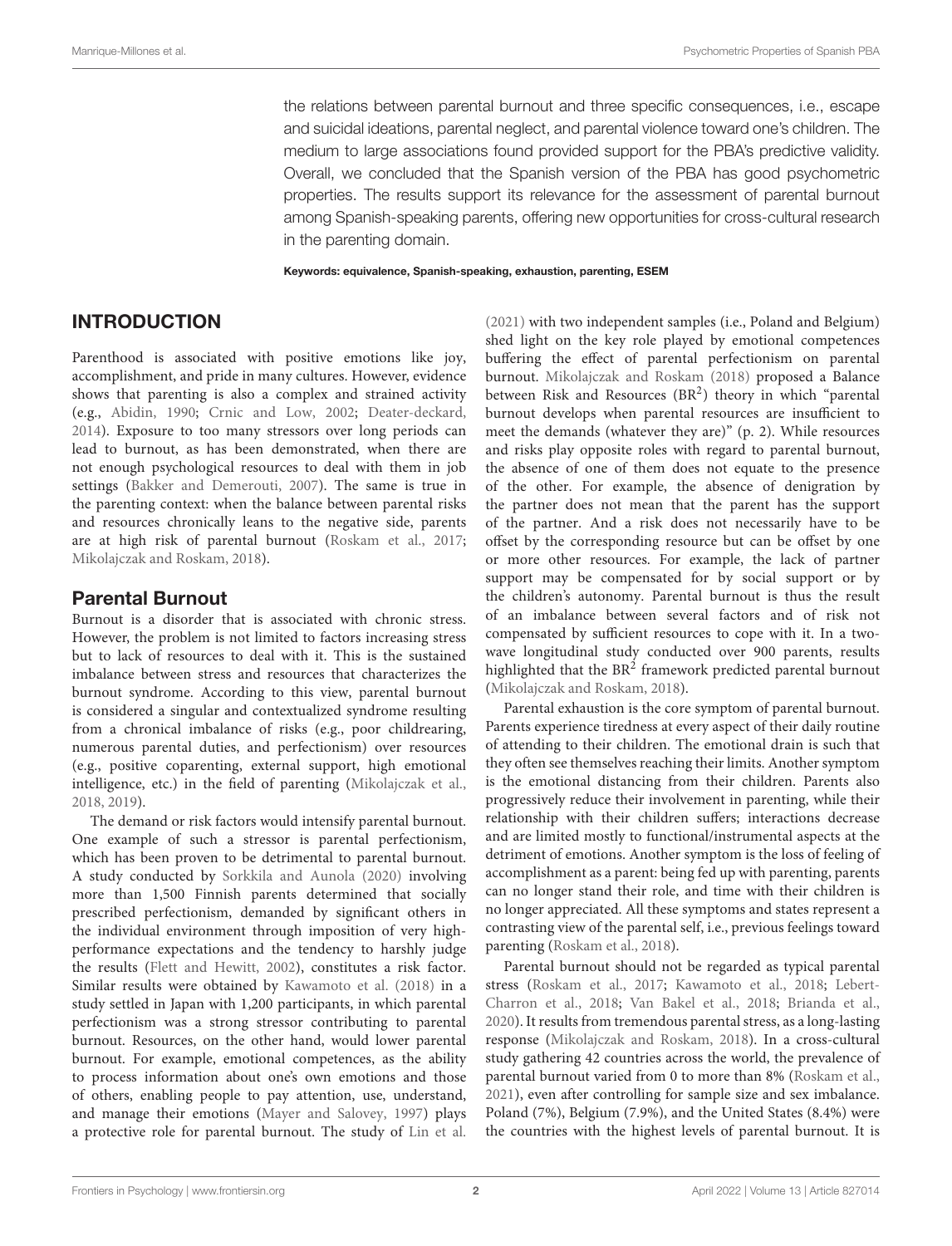also not comparable to other forms of burnout, such as job burnout, given that these two constructs have low to moderate correlations [\(Roskam et al.,](#page-13-0) [2017;](#page-13-0) [Kawamoto et al.,](#page-12-6) [2018;](#page-12-6) [Van](#page-13-3) [Bakel et al.,](#page-13-3) [2018\)](#page-13-3). Finally, although parental burnout can lead to depression, it is not the same as depression [\(Kawamoto et al.,](#page-12-6) [2018;](#page-12-6) [Van Bakel et al.,](#page-13-3) [2018;](#page-13-3) [Sánchez-Rodríguez et al.,](#page-13-5) [2019\)](#page-13-5). Parental burnout is a particular syndrome, which is contextspecific [\(Mikolajczak et al.,](#page-12-11) [2020\)](#page-12-11).

The burnout syndrome matters because is associated with numerous negative outcomes, e.g., psychopathology symptoms [\(Mesman and Koot,](#page-12-12) [2001\)](#page-12-12). In the parenthood field, the burnout syndrome has far-reaching consequences. Recent studies suggest that it has harmful effects for the parent, in particular suicidal thoughts. Suicidal ideations are associated with profound feelings of hopelessness. Individuals do not believe that their problems could be solved, and consequently, there is no way out from suffering. Because the parental role can never be left behind and parents can never resign, medium to large associations between parental burnout, and escape and suicidal ideations have been found [\(Mikolajczak et al.,](#page-12-3) [2018\)](#page-12-3). Parental burnout also has deleterious consequences on children [\(Mikolajczak et al.,](#page-12-3) [2018,](#page-12-3) [2019\)](#page-12-4). Medium to large associations between parental neglect and parental violence toward children and parental burnout were reported [\(Mikolajczak et al.,](#page-12-3) [2018\)](#page-12-3). Burned-out parents are so exhausted that they no longer take care of their children, despite understanding their needs. With emotional distance and loss of accomplishment in parenting, verbal or physical violence toward children also increases [\(Blanchard et al.,](#page-12-13) [2020;](#page-12-13) [Hansotte et al.,](#page-12-14) [2021\)](#page-12-14). The deleterious consequences of burnout highlight the need for reliable measures in each specific context, either job or parenting, as appropriate.

### Assessment of Parental Burnout

[Pelsma et al.](#page-13-6) [\(1989\)](#page-13-6) introduced parental burnout measurement by advocating that the Maslach Burnout Inventory (MBI, [Maslach et al.,](#page-12-15) [1986\)](#page-12-15) might be a good foundation for constructing a measure of parental burnout. His intuition was partially supported, and he did not pursue the investigation. It took around 20 years until his work gained recognition. In 2007, Norberg, who was then working at a children's hospital, noticed that parents of severely ill children presented burnout symptoms. Norberg's team then explored this issue over the next 7 years using the Shirom–Melamed Burnout Questionnaire (SMBQ, [Melamed et al.,](#page-12-16) [1992\)](#page-12-16). The SMBQ is a 14-item questionnaire consisting of ten context-free items and four job-related items. Although preliminary support of the notion of parental burnout could be found in these studies, skeptics could argue that having an ill child made parents at risk to develop job burnout.

[Roskam et al.](#page-13-0) [\(2017\)](#page-13-0) were the first authors to validate a specific instrument for assessing parental burnout. They were the first to adapt Maslach Burnout Inventory© (MBI, [Maslach et al.,](#page-12-15) [1986\)](#page-12-15) so that all chosen items referred specifically to the parenting domain. The "depersonalization" subscale did not work in the parental context and the authors replaced it with an emotional distancing subscale. Their development and validation studies resulted in the Parental Burnout Inventory (PBI, [Roskam et al.,](#page-13-0) [2017\)](#page-13-0), a 22-item measure of parental burnout encompassing three factors: parental exhaustion, emotional distancing from the children, and reduced parental effectiveness, alongside lack of fulfillment. The approach used to develop the Parental Burnout Inventory was deductive since it was based on the MBI. This resulted in unanswered questions about the three dimensions they proposed to depict parental burnout.

[Roskam et al.](#page-13-2) [\(2018\)](#page-13-2) used the inductive method to deepen the conceptualization and measurement of parental exhaustion. For this purpose, colleagues who were oblivious of the aforementioned three-dimensional structure analyzed testimonies from a large sample of Anglo-Saxon and francophone exhausted parents, based on the Interpretative Phenomenological Analysis (IPA) [\(Hubert and Aujoulat,](#page-12-17) [2018\)](#page-12-17). From the IPA, 50 items transpired which were reduced to 23 items after factor analysis, thus resulting in the Parental Burnout Assessment (PBA). This questionnaire covers four dimensions, two of which are identical to those of the PBI, i.e., Emotional Exhaustion in the parental role and Emotional Distancing from one's children, and the other two distinct, i.e., Feelings of Being Fed Up, and Contrast in parental self. Because of its theoretical background, psychometric properties, and open access, the PBA is considered a quality instrument for assessing Parental Burnout.

# Measurement Equivalence Across Countries

One of the main purposes of cross-cultural research is to compare psychological constructs between distinct groups. A measure that has been deemed psychometrically sound in one cultural setting is often assumed to be translatable for use in another cultural context, but this assumption may be misleading and needs to be formally tested. Currently, the only evidence for the cross-cultural equivalence of the PBA construct has been found between French- and English-speaking samples in Western countries [\(Roskam et al.,](#page-13-2) [2018\)](#page-13-2). This does not exclude the possibility that parental burnout may vary, both structurally and expressively, across countries or cultures. An important challenge in the large-scale assessments commonly used in cross-cultural research is to verify that the collected self-reported data measure the object of interest in the same way, irrespective of the macrocontext. Due to differences in language and cultural response biases, participants interpret certain words in different ways. As a result, their understanding of the intended meaning of a question changes, and respondents may attribute different meanings to an instrument, undermining the comparability of constructs across cultures [\(Markus and Kitayama,](#page-12-18) [1991;](#page-12-18) [Rutkowski and Svetina,](#page-13-7) [2014\)](#page-13-7).

# The Current Research

The current research aims to evaluate the psychometric properties of the Spanish version of the PBA. In order to test the validity of its internal structure, we first conducted an exploratory analysis using an Exploratory Structural Equation Modeling (ESEM) framework [\(Marsh et al.,](#page-12-19) [2010\)](#page-12-19). ESEM is an interesting alternative approach to classical Confirmatory Factorial Analysis (CFA) commonly used in previous studies (e.g., [Aunola et al.,](#page-11-2) [2020;](#page-11-2) [Sodi et al.,](#page-13-8) [2020;](#page-13-8) [Szczygieł et al.,](#page-13-9) [2020;](#page-13-9)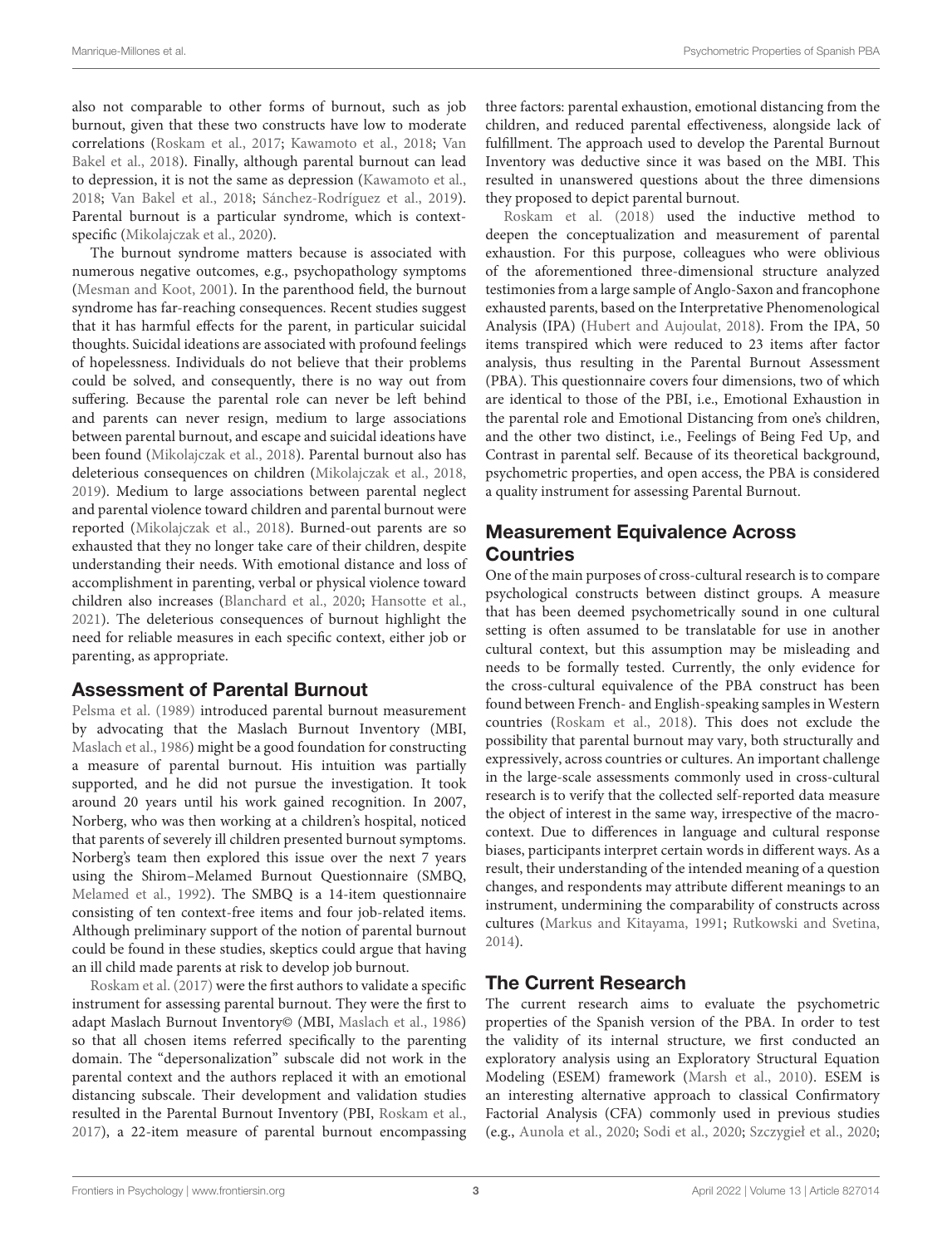[Roskam et al.,](#page-13-4) [2021\)](#page-13-4). In CFA, the influence exerted on a given item by dimensions other than the one(s) to which this item belongs can be hidden [\(Marsh et al.,](#page-12-19) [2010\)](#page-12-19). In previous PBA validation studies, the presence of high inter factorial correlations (>0.90) was not explicitly addressed, which might represent a threat to multicollinearity [\(Brown,](#page-12-20) [2015\)](#page-12-20). When overlaps occur, interpreting factors as independent entities may be no longer appropriate. Another reason for implementing ESEM is that, from a conceptual point of view, the good fit indices found for a culturally-invariant model in different countries do not guarantee that this model is the best representation of parental burnout in each country.

For these reasons, we examined whether a bifactor model of the PBA could be applied to the sample of Spanish-speaking parents. Bifactor modeling assumes that the correlations between factors are explained by the presence of a general factor [\(Reise,](#page-13-10) [2012\)](#page-13-10). The analysis simultaneously models the influence of specific (orthogonal) factors and a general factor on a set of items. This technique provides even more solid evidence regarding the relevance of a general factor (Parental Burnout in the current study) compared to a second-order hierarchical model. Hence, bifactor modeling in ESEM tests the direct influence of the general factor on the items, whereas second-order hierarchical modeling tests the influence of the general factor on the items indirectly through the first-order factors [\(Canivez,](#page-12-21) [2016\)](#page-12-21). **[Figure 1](#page-4-0)** depicts the conceptual model of the general measure of parental burnout.

We then tested measurement invariance across genders and countries (Argentina, Chile, Costa Rica, Cuba, Ecuador, Peru, Spain, and Uruguay), and we examined mean differences. Based on previous research [\(Pérez-Díaz and Oyarce Cádiz,](#page-13-11) [2020;](#page-13-11) [Roskam and Mikolajczak,](#page-13-12) [2020\)](#page-13-12), parental burnout was expected to be higher among mothers than fathers. In an exploratory way, we tested the mean differences across countries regarding the total score of parental burnout. Finally, to obtain evidence of validity for the relationship of the PBA with other theoretically related variables, predictive validity was estimated by testing associations between parental burnout and three specific effects of this construct, i.e., escape and suicidal ideations, parental neglect, and parental violence toward one's children, in two countries displaying different mean levels of parental burnout, i.e., Chile and Ecuador.

### GENERAL METHOD

### **Overview**

The two studies were part of the International Investigation of Parental Burnout (IIPB), a 42-country study of parental burnout around the globe [\(Roskam et al.,](#page-13-4) [2021\)](#page-13-4). An institutional review board provided ethical clearance for the research in each country [i.e., Spain (Bioethics Committee from The National Distance Education University); Perú (The Research Committee of the San Martín de Porres University); Chile (Ethics Committee from the Autonomous University of Chile, 71–18); Uruguay (Ethics Committee of the Faculty of Psychology of the University of the Republic); Ecuador (Institutional Review Commission of the Catholic University of Ecuador); Cuba (Research Ethics Committee of the Faculty of Psychology of the University of Havana, Dossier N-3); and Costa Rica (Scientific Ethics Committee of the University of Costa Rica, N93 VI-1071- 2018)]. Note that in Argentina, no ethical clearance was required for the research.

Both studies complied with APA ethical standards regarding the treatment of human subjects. The inclusion criterium for the IIPB study was having at least one child still living at home. In the current study, we introduced two additional criteria for the inclusion of the participants. Parents were required to have been born and resided in the same country where the data collection took place. Parents signed an informed consent allowing withdrawal at any moment. We also assured participants that the data would remain anonymous.

In Study 1, a common survey, made up of sociodemographic characteristics and the measure of parental burnout (i.e., PBA), was used in the eight included countries. The Spanish version of the PBA was produced using translation/backtranslation procedures by the Hispanic members of the IIPB consortium. Minor country-specific language modifications were implemented. Participants completed the survey online (in Argentina, Chile, and Ecuador), on paper (in Cuba and Uruguay), or both (in Costa Rica, Peru, and Spain). The online version was administered using the Qualtrics platform. Information about the study was disseminated through social media (Facebook, LinkedIn, and Instagram), by word of mouth or through an official email invitation sent by the researchers. For the paperand-pencil version, participants were recruited through parents' associations, as well as private and public schools. The data were mostly collected in urban zones of the capital in each country.

Study 2 was based on a second data collection in Chile and Ecuador. The survey comprised measures of parental burnout, escape, suicidal ideations, parental neglect, and parental violence toward one's children. All participants completed the survey online using the Qualtrics platform. We implemented a snowball sampling technique. As in Study 1, the data were primarily collected in urban zones of the capital in each country.

In the section "General Method" as well as in the "Method" sections of Study 1 and Study 2, we reported how we made sure that the statistical analyses were appropriate for the sample sizes in each participating country, all data inclusion criteria (all being established prior to data analysis), the measures used in the two studies, and all the statistical analyses we performed. We reported exact p values, effect sizes, and 95% confidence intervals for inferential analyses.

# Data Analyses

In Study 1, we used a bifactor ESEM model to evaluate how adjusted the parental burnout measurement model is. The assumptions of the bifactor model are that the specific factors are orthogonal to each other and that the presence of a general factor explains better the correlations between them. We preliminarily tested the bifactor model structure of the PBA in each country sample independently. Following that, we performed ESEM to inspect the bifactor model on the pooled sample.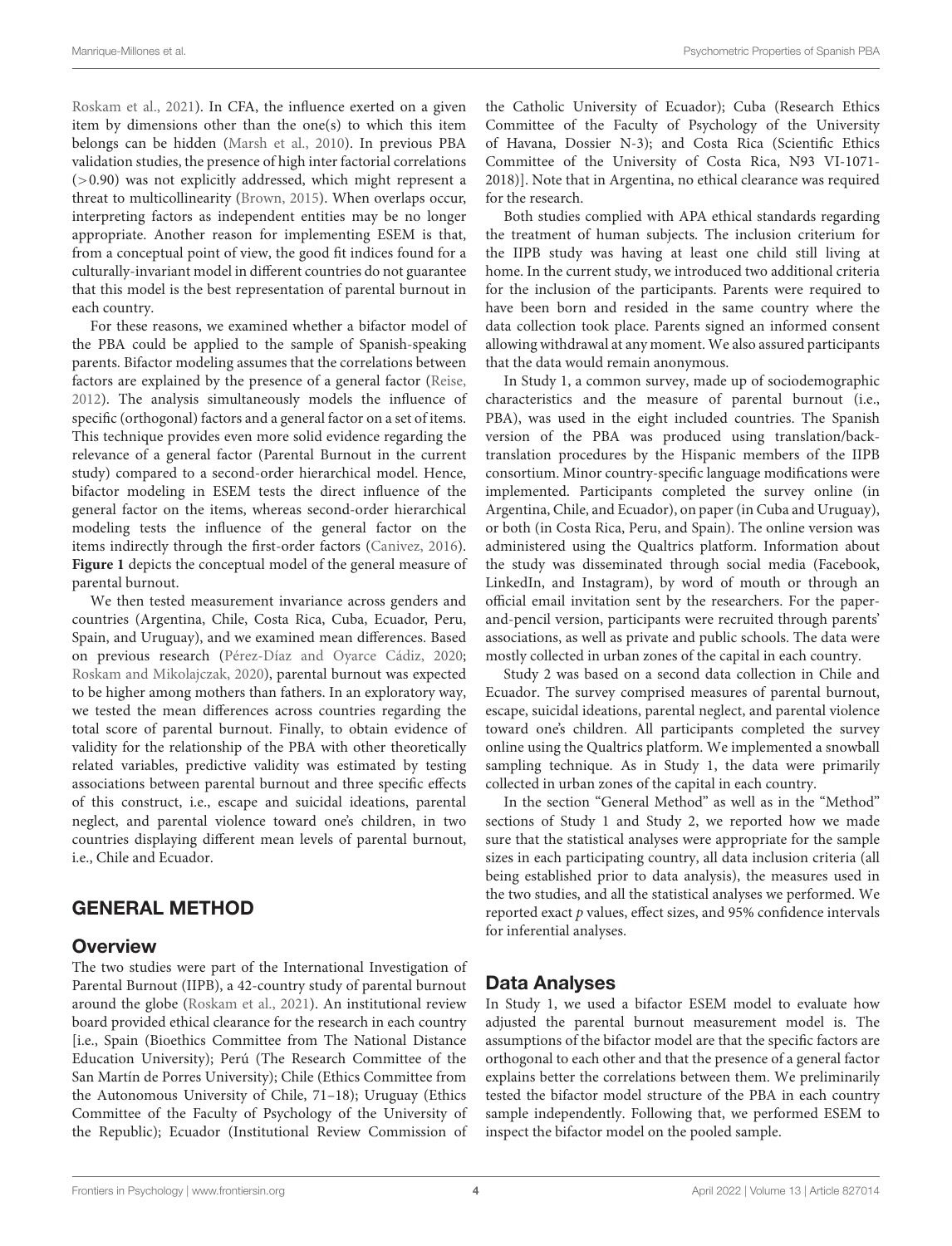

<span id="page-4-0"></span>Several items showed deviation from normality, as their skewness and kurtosis proved. This is expected, as mental health indicators usually feature an asymmetric distribution. A positively skewed distribution for these parental burnout items is therefore conceptually sound. We used maximum likelihood estimation with robust (Huber-White) standard errors and a scaled test statistic (MLR) as the estimation method while relying on standard fit indices to ascertain

the adequacy of the Bifactor ESEM model: the Satorra-Bentler scaled chi-square statistics (S-Bχ2; [Satorra and Bentler,](#page-13-13) [1991\)](#page-13-13), the Tucker-Lewis index (TLI), the comparative fit index (CFI), the root mean square error of approximation (RMSEA), and the standardized root mean square residual (SRMR). Should the CFI and TLI values reach 0.90 or more, they are considered adequate, and values of RMSEA and SRMR  $\leq$  0.8 are preferred [\(Hu and Bentler,](#page-12-22) [1999\)](#page-12-22). These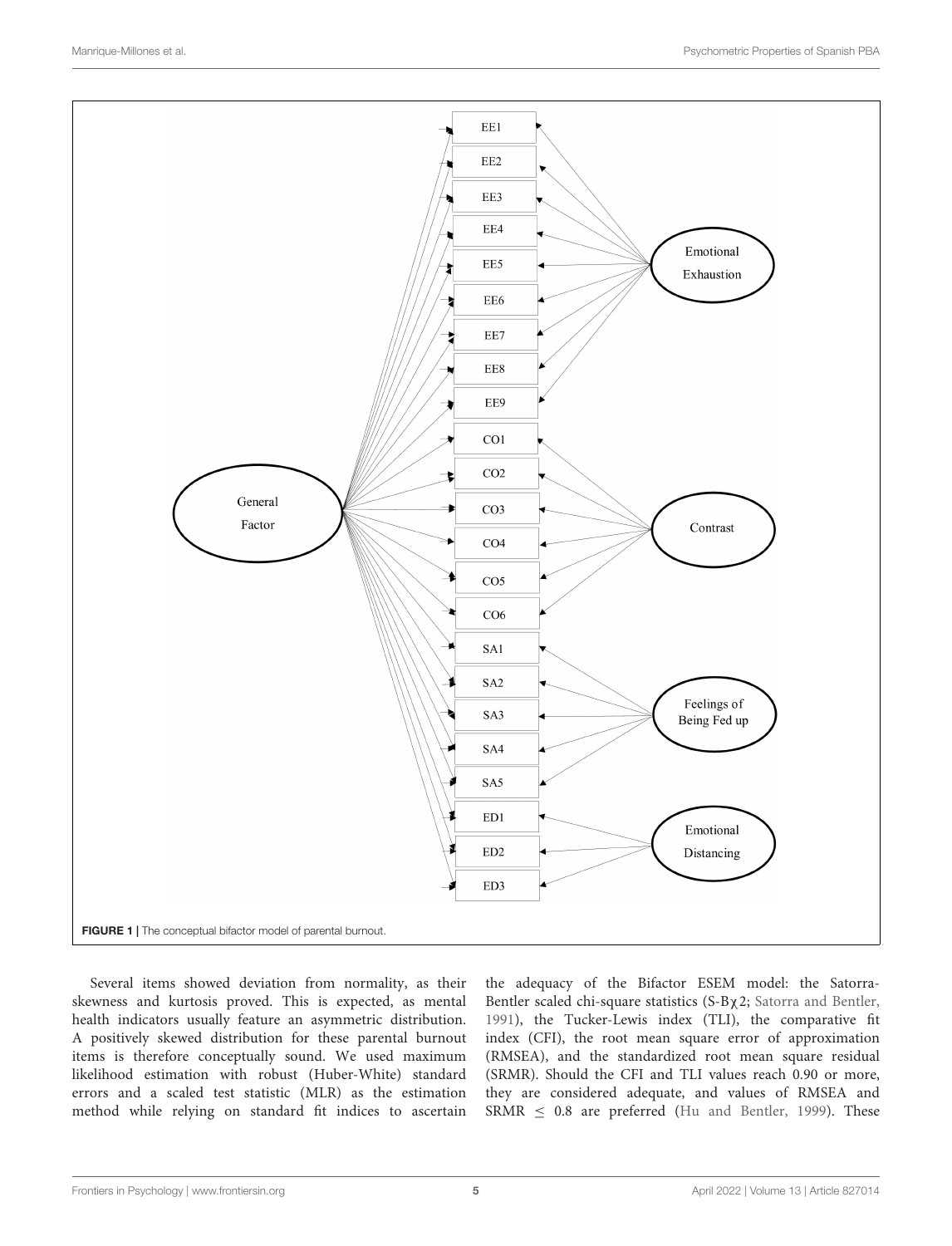analyses were executed with the software Mplus version 7 [\(Muthén and Muthén,](#page-13-14) [1998-2015\)](#page-13-14).

The fit indices do not report on the strength of the general factor. Thus, complementary indicators were implemented to evaluate the strength of the general factor, i.e., the general hierarchical omega ( $\omega_{h}$ ; [Zinbarg et al.,](#page-13-15) [2006\)](#page-13-15), and the explained common variance (ECV; [Sijtsma,](#page-13-16) [2009\)](#page-13-16). Values greater than 0.70 and 0.60, were respectively expected [\(Reise et al.,](#page-13-17) [2013\)](#page-13-17), while values greater than 0.30 for the hierarchical omega per dimension  $(\omega_{\text{hs}})$  meant the interpretability of the factors [\(Smits et al.,](#page-13-18) [2015\)](#page-13-18).

When testing for measurement invariance, we used a set of models where constraints were incrementally introduced through a stepwise multiple group analysis (MG-ESEM). First, the parental burnout model was assessed for configural invariance. Second, item factor loadings were tested in a metric invariance model. Third, scalar invariance was verified with the intercepts set as equal across groups. Finally, error variances were constrained to be equal across groups. A CFI decrease within the established limits ( $\triangle$ CFI  $\leq$  -0.01), RMSEA and SRMR indices within certain thresholds ( $\triangle$ RMSEA < 0.015;  $\triangle$ SRMR < 0.030) confirms measurement invariance [\(Cheung and Rensvold,](#page-12-23) [2002;](#page-12-23) [Chen,](#page-12-24) [2007\)](#page-12-24). Note that measurement invariance across genders was estimated on the pooled sample, rather than in each of the countries because of the small sample size of fathers, and to a lesser extent, of mothers in some countries.

To evaluate gender and country-related PBA mean differences, the latent mean of the reference groups (Chile for countries and fathers for gender) was set to zero within the framework of the scalar invariance model. In this sense, the statistical significance of the mean difference of each sample compared to the reference group was assessed in each analysis, either across countries or genders. Therefore, a latent mean difference  $(LM_{diff})$  greater than zero indicated that the comparison group had a higher mean than that of the reference group [\(Brown,](#page-12-20) [2015\)](#page-12-20). To calculate whether the latent means of the comparison group differed significantly from the baseline, we calculated critical ratios (CRs) by dividing the estimate by its standard error. When the CR was above 1.96, the difference was statistically significant. To calculate whether the latent mean of the comparison group differed significantly from the baseline, we calculated critical ratios (CRs) by dividing the estimate by its standard error. When the CR was above 1.96, the difference was statistically significant [\(Byrne,](#page-12-25) [2013\)](#page-12-25). We supplemented the comparisons with Cohen's d measure of effect size with confidence intervals, where values less than 0.20 indicated an insignificant effect size, between 0.20 and 0.50 a small magnitude, between 0.50 and 0.80, moderate; and greater than 0.80, large [\(Ferguson,](#page-12-26) [2009\)](#page-12-26).

In Study 2, the predictive validity of the PBA was estimated using bivariate correlations between the general factor of the PBA on the one hand, and escape and suicidal ideations, parental neglect, and parental violence toward one's children on the other hand. Confidence intervals for correlation coefficients were calculated.

We estimated the reliability of the scales used in the current research by computing the Cronbach's alpha (α) and McDonald's omega coefficient (ω). A hierarchical omega (ω<sub>h</sub>) was also

calculated within the framework of the bifactor model [\(Rodriguez](#page-13-19) [et al.,](#page-13-19) [2016\)](#page-13-19). While Cronbach's alpha is based on the correlations between test items, model-based coefficients like omega are rather based on the latent structure of the test. Cronbach's alpha can be overestimated because all the shared variance between items counts toward the coefficient. In contrast, omega bypasses this caveat, due to estimating reliability on the factorial loads, thus for the construct in the analysis.

# STUDY 1

# **Participants**

The initial sample  $(N = 2,502)$  encompassed participants from Argentina, Chile, Costa Rica, Cuba, Ecuador, Peru, Spain, and Uruguay. Of these, 1,869 (74.7%) were women and 633 (25.3%) were men. Their age ranged from 17 to 78 ( $M = 38.03$ ,  $SD = 8.49$ ). However, since one of the aims of the study is a multigroup analysis and due to the absence of convergence, three samples were excluded (Argentina, Cuba, and Uruguay after initial processing). Similarly, Ecuador's data from Study 1 were replaced by Study 2 due to the larger sample size.

With this final sample ( $N = 1,979$ ) the majority of participants were women (1,588, 80.2%). Their age ranged from 17 to 78 years  $(M = 38.43, SD = 8.09)$ . The number of children ranged from 1 to 9 ( $M = 1.79$ ,  $SD = 0.88$ ). **[Table 1](#page-6-0)** displays demographic information for participants in each country.

# **Measures**

### Parental Burnout

Parental burnout was assessed by the Parental Burnout Assessment (PBA, [Roskam et al.,](#page-13-2) [2018\)](#page-13-2), a 23-item self-report. The instrument encompasses four dimensions: Emotional Exhaustion [nine items; e.g., "I have zero energy for looking after my child(ren)"], Contrast (six items; e.g., "I'm ashamed of the parent that I've become"), Feelings of Being Fed Up (five items; e.g., "I feel like I can't cope as a parent"), and Emotional Distancing [three items; e.g., "I'm no longer able to show my child(ren) how much I love them"]. Items are rated on 7-point Likert scales: never (0), a few times a year or less (1), once a month or less (2), a few times a month (3), once a week (4), a few times a week (5), every day (6). Cronbach's alphas reported in the original PBA version were high, ranging from 0.77 to 0.94. Spanish PBA scale can be found in **[Supplementary Material](#page-11-3)**.

### **Results**

### Parental Burnout Assessment Item Description and Factor Analysis

The mean of the items was  $M_{mean} = 1.09$  (range: 0.38–2.64) and the standard deviation was  $SD_{mean} = 1.44$  (range: 1.04-1.99). Several items were positively skewed  $[M_{Sk} = 1.84$ , range (0.22– 3.42)] and showed high kurtosis  $[M_k = 3.55, \text{ range } (-1.27 \text{ to }$ 12)]. Methods of estimation which do not require normality were applied, as mentioned in the "Data Analyses" section. Due to the complexity of the ESEM approach and the number of parameters to be estimated, the model could not converge in three samples, so they were removed from the analyses.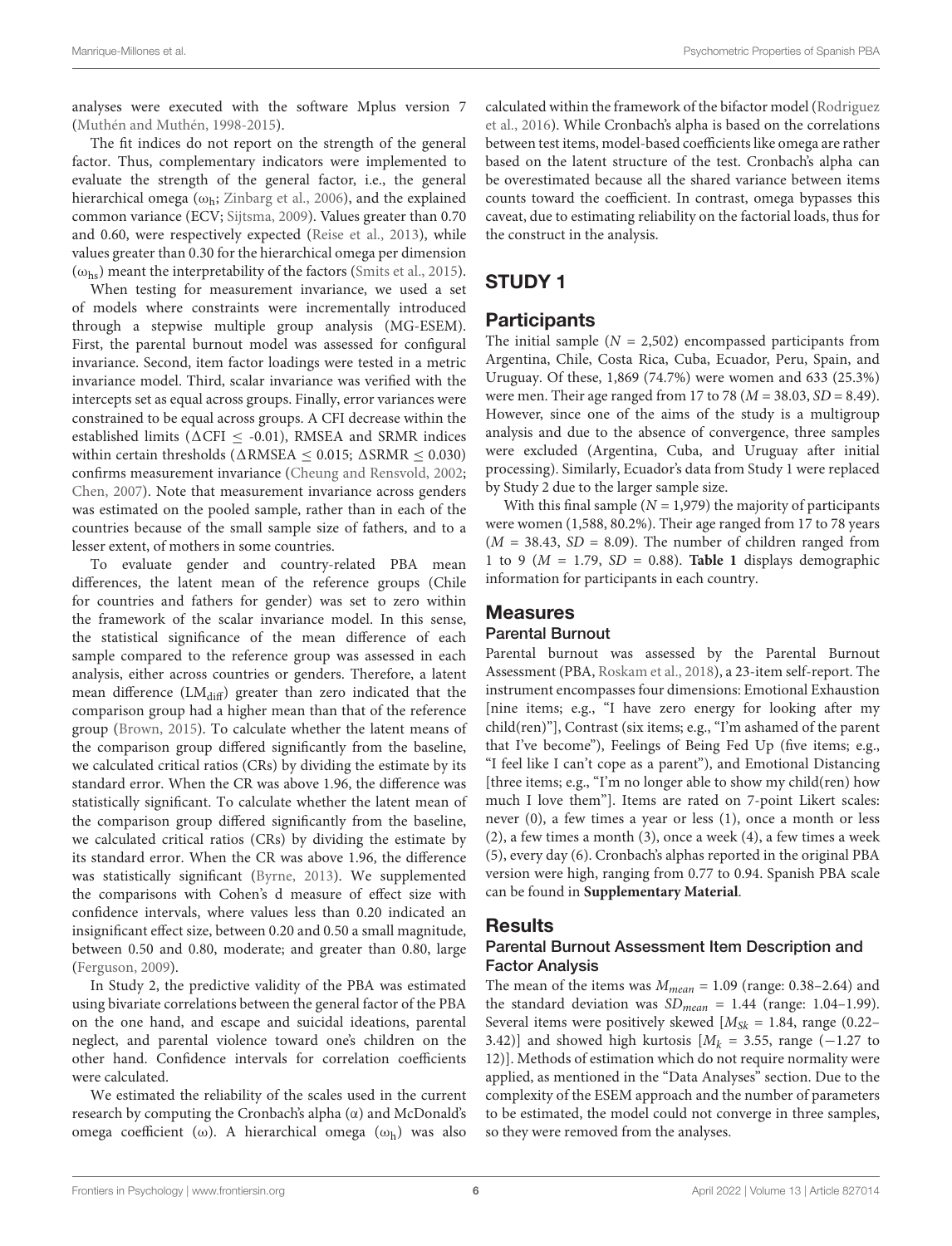#### <span id="page-6-0"></span>TABLE 1 | Demographic characteristics of the samples in Study 1.

|             | N   | $n_{Women}$ | $n_{Men}$ | Mean age<br>(SD) | Mean<br>age <sub>Women</sub> | Mean<br>age <sub>Men</sub> |                                       | Educational level (years of education)     |                                          | Number of<br>children |
|-------------|-----|-------------|-----------|------------------|------------------------------|----------------------------|---------------------------------------|--------------------------------------------|------------------------------------------|-----------------------|
|             |     |             |           |                  | (SD)                         | (SD)                       | 12 years<br>(compulsory<br>education) | 17 years<br><i>(university)</i><br>degree) | $>18$ years<br>(postgraduate)<br>degree) | <b>Mean [Range]</b>   |
| Argentina   | 176 | 118         | 58        | 39.95<br>(9.88)  | 40.43 (9.23)                 | 38.97 (11.04)              | 32 (18.1%)                            | 79 (44.6%)                                 | 65 (37.3%)                               | $2.35$ [1-8]          |
| $Chile*$    | 718 | 641         | 77        | 36.89<br>(6.01)  | 36.49 (5.70)                 | 40.25 (7.38)               | 25 (5.2%)                             | 273 (41.9%)                                | 420 (52.9%)                              | $1.79$ [1-9]          |
| Costa Rica* | 234 | 14          | 94        | 37.68<br>(8.15)  | 35.66 (6.98)                 | 40.69 (8.85)               | 29 (16.6%)                            | 102 (41.5%)                                | 103 (41.9%)                              | $1.59$ [1-5]          |
| Cuba        | 240 | 137         | 103       | 40.04<br>(10.24) | 39.96 (10.32)                | 40.16 (10.19)              | 143(59.6%)                            | 71 (29.6)                                  | 26 (10.8%)                               | $1.70$ [1-4]          |
| Ecuador**   | 146 | 102         | 44        | 32.45<br>(7.51)  | 32.27 (7.34)                 | 32.86 (7.96)               | $9(6.2\%)$                            | 69 (47.3%)                                 | 68 (46.6%)                               | $1.64$ [1-5]          |
| Peru*       | 368 | 265         | 103       | 40.22<br>(10.84) | 38.97 (9.89)                 | 43.815 (12.34)             | 99 (30.6%)                            | 144 (57.8%)                                | 125 (11.6%)                              | $1.93$ [1-5]          |
| Spain*      | 333 | 287         | 46        | 41.10<br>(7.86)  | 40.80 (7.80)                 | 42.98 (8.09)               | 104(32.4%)                            | 133 (43.1%)                                | 96 (24.5%)                               | $1.74$ [1-6]          |
| Uruguay     | 287 | 179         | 108       | 35.02<br>(6.42)  | 34.23 (5.80)                 | 36.36 (7.16)               | 150(50.7%)                            | 90 (33.1%)                                 | 47 (16.2%)                               | $1.60$ [1-6]          |

\*Denotes data sets involved in study 1 and \*\*For the case of Ecuador we used dataset of study 2.

<span id="page-6-1"></span>TABLE 2 | Bifactor ESEM model and reliability per country and gender.

|                     |                   |            |            |                            |             |            | GF         | EX          | CO          | <b>SA</b>   | <b>ED</b>   |          |                             |
|---------------------|-------------------|------------|------------|----------------------------|-------------|------------|------------|-------------|-------------|-------------|-------------|----------|-----------------------------|
|                     | $S-B\chi^2$ [148] | <b>CFI</b> | <b>TLI</b> | <b>RMSEA</b><br>$[90%$ IC] | <b>SRMR</b> | <b>ECV</b> | $\omega h$ | $\omega$ hs | $\omega$ hs | $\omega$ hs | $\omega$ hs | $\omega$ | $\alpha$<br>$[95%$ IC]      |
| <b>Countries</b>    |                   |            |            |                            |             |            |            |             |             |             |             |          |                             |
| Chile               | 410.519**         | 0.964      | 0.939      | 0.050<br>$[0.044 - 0.055]$ | 0.017       | 0.823      | 0.930      | 0.103       | 0.181       | 0.061       | 0.176       | 0.900    | 0.961<br>$[0.0957 - 0.964]$ |
| Ecuador             | 317.956**         | 0.916      | 0.857      | 0.068<br>$[0.060 - 0.077]$ | 0.025       | 0.837      | 0.944      | 0.016       | 0.203       | 0.040       | 0.147       | 0.894    | 0.957<br>$[0.952 - 0.963]$  |
| Costa Rica          | 257.012**         | 0.965      | 0.940      | 0.056<br>$[0.044 - 0.067]$ | 0.020       | 0.821      | 0.926      | 0.207       | 0.040       | 0.107       | 0.087       | 0.905    | 0.963<br>$[0.956 - 0.968]$  |
| Perú                | 302.643**         | 0.927      | 0.874      | 0.053<br>$[0.045 - 0.062]$ | 0.025       | 0.803      | 0.913      | 0.046       | 0.269       | 0.065       | 0.161       | 0.869    | 0.942<br>$[0.934 - 0.949]$  |
| Spain               | 256.985**         | 0.967      | 0.944      | 0.047<br>$[0.037 - 0.057]$ | 0.019       | 0.811      | 0.932      | 0.012       | 0.320       | 0.060       | 0.128       | 0.895    | 0.957<br>$[0.952 - 0.963]$  |
| <b>Total Sample</b> | 542.044**         | 0.976      | 0.958      | 0.037<br>$[0.033 - 0.040]$ | 0.014       | 0.829      | 0.929      | 0.070       | 0.231       | 0.065       | 0.122       | 0.958    | 0.958<br>$[0.955 - 0.960]$  |
| Gender              |                   |            |            |                            |             |            |            |             |             |             |             |          |                             |
| Fathers             | 249.703**         | 0.949      | 0.913      | 0.042<br>$[0.033 - 0.051]$ | 0.025       | 0.750      | 0.882      | 0.109       | 0.332       | $-0.147$    | 0.109       | 0.862    | 0.929<br>$[0.920 - 0.937]$  |
| Mothers             | 509.523**         | 0.974      | 0.956      | 0.039<br>$[0.036 - 0.043]$ | 0.015       | 0.830      | 0.931      | 0.065       | 0.229       | 0.055       | 0.134       | 0.894    | 0.959<br>$[0.956 - 0.961]$  |

S-B χ2, Satorra Bentler chi-squared; CFI, Comparative Fit Index; TLI, Tucker–Lewis index; RMSEA, Root Mean Square Error of Approximation; SRMR, Standardized Root Mean Square Residual; ECV, Explained Common Variance; GF, General Factor; EX, Exhaustion; CO, Contrast; SA, Saturation; DE, Emotional Distancing; ωh, General Omega hierarchical; ωhs, Omega hierarchical per dimension; α, Cronbach's alpha.  $*^{*}p < 0.01$ .

The bifactor ESEM model was estimated in the five remaining samples and the pooled sample  $(N = 1,979)$ . Fit indices were good, as displayed in **[Table 2](#page-6-1)**. Moreover, the magnitude of the descriptive indicators associated with the bifactor analysis (ECV,  $\omega_h$ , and  $\omega_{hs}$ ) demonstrated the strength of the general factor across countries and genders (see **[Table 3](#page-7-0)**). In addition, as shown in **[Table 3](#page-7-0)**, the standardized factor loadings ranged from 0.57 to 0.81 for the general factor of Parental Burnout in the pooled sample  $(N = 1,979)$ .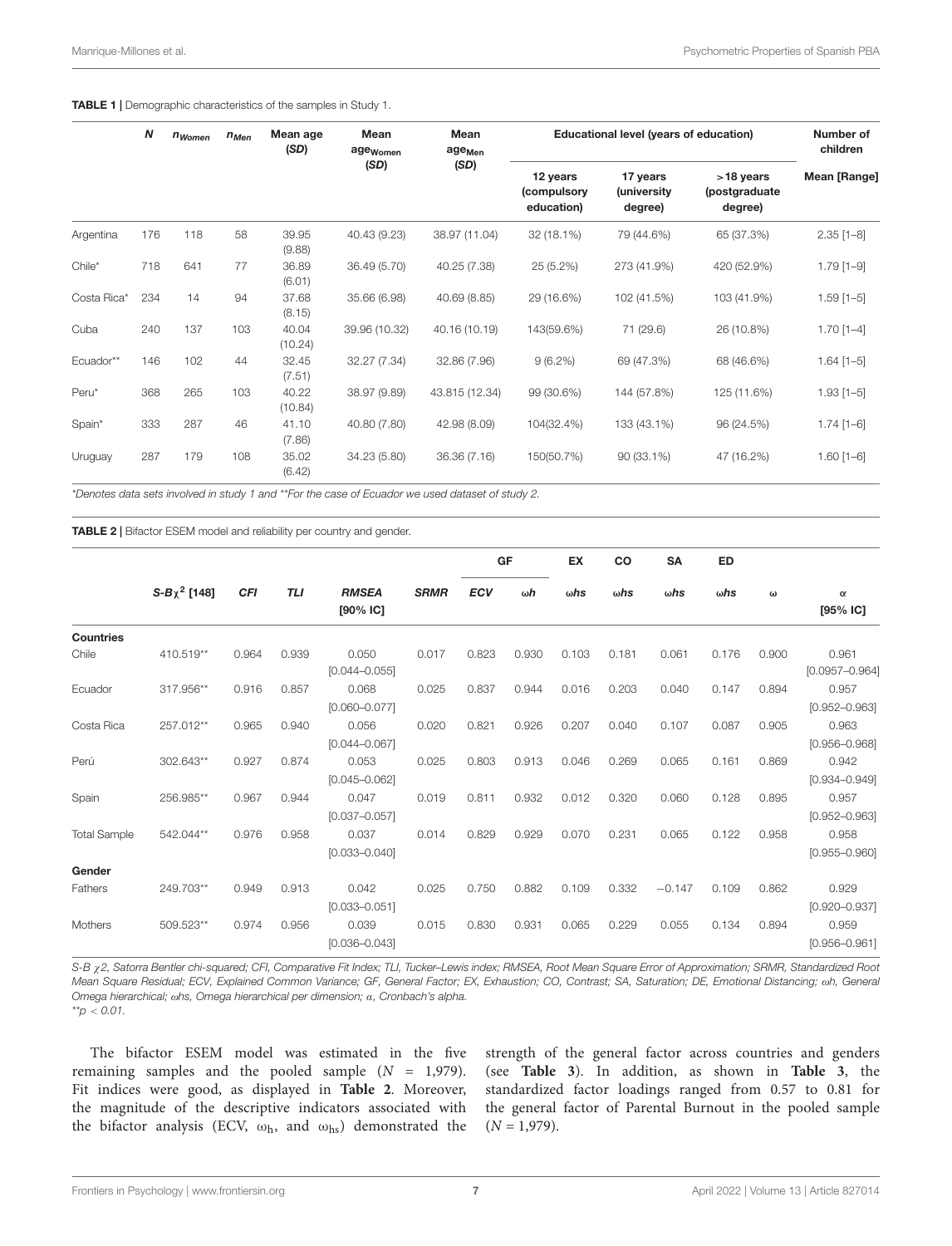<span id="page-7-0"></span>

|                 | GF    | <b>EX</b> | CO       | <b>SA</b> | <b>ED</b> |
|-----------------|-------|-----------|----------|-----------|-----------|
| EX1             | 0.574 | 0.453     | $-0.053$ | $-0.160$  | $-0.134$  |
| EX <sub>2</sub> | 0.736 | 0.435     | $-0.007$ | $-0.025$  | $-0.143$  |
| EX <sub>3</sub> | 0.696 | 0.381     | 0.025    | $-0.003$  | 0.008     |
| EX4             | 0.698 | 0.235     | $-0.038$ | $-0.057$  | 0.075     |
| EX <sub>5</sub> | 0.767 | 0.097     | 0.031    | 0.347     | $-0.083$  |
| EX6             | 0.772 | 0.235     | $-0.074$ | $-0.062$  | $-0.010$  |
| EX7             | 0.780 | 0.096     | $-0.105$ | $-0.036$  | 0.010     |
| EX <sub>8</sub> | 0.802 | 0.012     | $-0.138$ | $-0.122$  | 0.030     |
| EX9             | 0.813 | $-0.047$  | 0.005    | $-0.035$  | 0.122     |
| CO <sub>1</sub> | 0.616 | 0.283     | 0.244    | 0.067     | 0.027     |
| CO <sub>2</sub> | 0.652 | 0.234     | 0.400    | 0.090     | 0.229     |
| CO <sub>3</sub> | 0.700 | 0.075     | 0.399    | 0.067     | 0.167     |
| CO <sub>4</sub> | 0.713 | $-0.214$  | 0.492    | 0.040     | $-0.058$  |
| CO <sub>5</sub> | 0.663 | $-0.194$  | 0.466    | $-0.037$  | $-0.127$  |
| CO <sub>6</sub> | 0.726 | $-0.133$  | 0.374    | 0.001     | 0.153     |
| SA <sub>1</sub> | 0.712 | 0.037     | 0.080    | 0.520     | $-0.017$  |
| SA <sub>2</sub> | 0.743 | 0.344     | $-0.110$ | $-0.082$  | $-0.102$  |
| SA <sub>3</sub> | 0.619 | $-0.079$  | 0.035    | 0.125     | $-0.009$  |
| SA4             | 0.810 | 0.172     | $-0.098$ | 0.022     | $-0.073$  |
| SA <sub>5</sub> | 0.732 | $-0.152$  | 0.066    | 0.437     | $-0.071$  |
| ED <sub>1</sub> | 0.606 | $-0.104$  | 0.084    | $-0.006$  | 0.249     |
| ED <sub>2</sub> | 0.581 | $-0.219$  | 0.284    | 0.022     | 0.241     |
| ED <sub>3</sub> | 0.665 | $-0.109$  | 0.129    | $-0.109$  | 0.347     |

Factor loadings in bold belong to the theoretical factor. GF, General Factor; EX, Exhaustion; CO, Contrast; SA, Saturation; ED, Emotional Distancing.

<span id="page-7-1"></span>TABLE 4 | Goodness-of-fit indices of measurement invariance of the PBA bifactor ESEM model across countries and gender.

|                         | $S-By^2$                 | df  |                | RMSEA ∆RMSEA CFI |                |                       |                | ACFI SRMR ASRMR |
|-------------------------|--------------------------|-----|----------------|------------------|----------------|-----------------------|----------------|-----------------|
| <b>Across Countries</b> |                          |     |                |                  |                |                       |                |                 |
|                         | Configural 1.602.712 740 |     | 0.054          |                  | 0.953          |                       | 0.021          |                 |
| Metric                  | 1.767.875 1100           |     | 0.039          | $-0.014$         |                | $0.963 - 0.01$        | 0.040          | 0.019           |
| Scalar                  | 1.980.609 1172           |     | 0.042          | 0.003            |                | $0.956 - 0.007 0.042$ |                | 0.002           |
| Error                   | 2.168.826 1264           |     | 0.043          | 0.001            |                | $0.95 - 0.006 0.053$  |                | 0.011           |
| <b>Across Gender</b>    |                          |     |                |                  |                |                       |                |                 |
|                         | Configural 769.355       | 296 | 0.040          |                  | 0.969          |                       | 0.017          |                 |
| Metric                  | 846,208                  | 386 | 0.035          | $-0.005$         | 0.970          | 0.001                 | 0.028          | 0.011           |
| Scalar                  | 890.556                  | 404 | 0.035          | 0.000            |                | $0.968 - 0.002$       | 0.029          | 0.001           |
| Error                   | NC.                      | NC. | N <sub>C</sub> | NC.              | N <sub>C</sub> | N <sub>C</sub>        | N <sub>C</sub> | NC.             |

RMSEA, Root Mean Square Error of Approximation; CFI, Comparative Fit Index; SRMR, Standardized Root Mean Square Residual; S-Bχ<sup>2</sup>, Satorra Bentler chi-squared; df, Degrees of freedom; ARMSEA, Root Mean Square Error of Approximation Difference Test; ACFI, Comparative Fit Index Difference Test;  $\triangle$ SRMR, Standardized Root Mean Square Residual Difference Test; NC, No Convergence.

#### Measurement Invariance of Parental Burnout Bifactor Exploratory Structural Equation Modeling Model Across Countries

We used the Chilean sample as the reference group. As shown in **[Table 4](#page-7-1)**, the fit indices support configural invariance. Under <span id="page-7-2"></span>TABLE 5 | Comparisons across reference and comparison countries.

|            | $LM_{diff}$ | SE    | СR        | d (95% CI)         |
|------------|-------------|-------|-----------|--------------------|
| Costa Rica | $-0.191$    | 0.090 | $-2.122*$ | $0.28$ [0.13-0.43] |
| Ecuador    | $-0.315$    | 0.097 | $-3.247*$ | $0.32$ [0.19-0.45] |
| Peru       | $-0.506$    | 0.102 | $-4.961*$ | $0.45$ [0.32-0.57] |
| Spain      | $-0.142$    | 0.077 | $-1.844$  | $0.18$ [0.05-0.31] |
|            |             |       |           |                    |

LM, Latent means;  $LM<sub>diff</sub>$ , difference relative to the mean of this referent group; \* denotes Critical Ratio value larger than 1.96 indicating statistically significant differences in the LM; d, Cohen's d; CI, confidence interval.

the constraint of equal factor loadings, the model fit did not significantly worsen, providing evidence for metric invariance. In the next step, when intercepts were constrained, scalar invariance was evidenced. Finally, error invariance was attained.

### Measurement Invariance of Parental Burnout Bifactor Exploratory Structural Equation Modeling Model Across Genders

We used fathers as the reference group. According to the variation observed in the CFI, RMSEA, and SRMR fit indices, an acceptable degree of factorial invariance was found up to the scalar level (see **[Table 4](#page-7-1)**).

#### Mean Differences Across Countries

Latent means, standard errors, effect sizes, and latent means comparisons across countries are presented in **[Table 5](#page-7-2)**. Significant differences in the level of Parental Burnout were found between the five Spanish-speaking countries. In particular, Chile had the highest parental burnout score, whereas Peru had the lowest.

#### Mean Difference Across Genders

Parental burnout general latent mean for fathers was set to be 0, and as expected, we found gender-related differences in parental burnout. Mothers displayed higher score than fathers on the Parental Burnout general factor ( $LM_{diff} = 0.545$ ,  $SE = 0.046$ ), with a significant Critical Ratio ( $CR = 11.85$ ) but with a small effect size  $(d = 0.32)$ .

#### Reliability Indexes

The coefficients found for the scales used in the current study were high (see **[Table 2](#page-6-1)**).

### STUDY 2

#### **Participants**

The total sample  $(N = 1,171)$  encompassed participants from Chile ( $N = 845$ ) and Ecuador ( $N = 326$ ). Of these, 1,044 (89.2%) were women and 125 (10.8%) were men. Their age ranged from 19 to 66 ( $M = 37.99$ ,  $SD = 7.08$ ). The number of children living at home ranged from 1 to 8 ( $M = 1.81$ ,  $SD = 0.87$ ); the mean age of the oldest child was  $9.51$  (SD = 7.40), and the mean age of the youngest child was 6.03 (SD = 6.30). **[Table 6](#page-8-0)** shows the demographic information for participants in each country.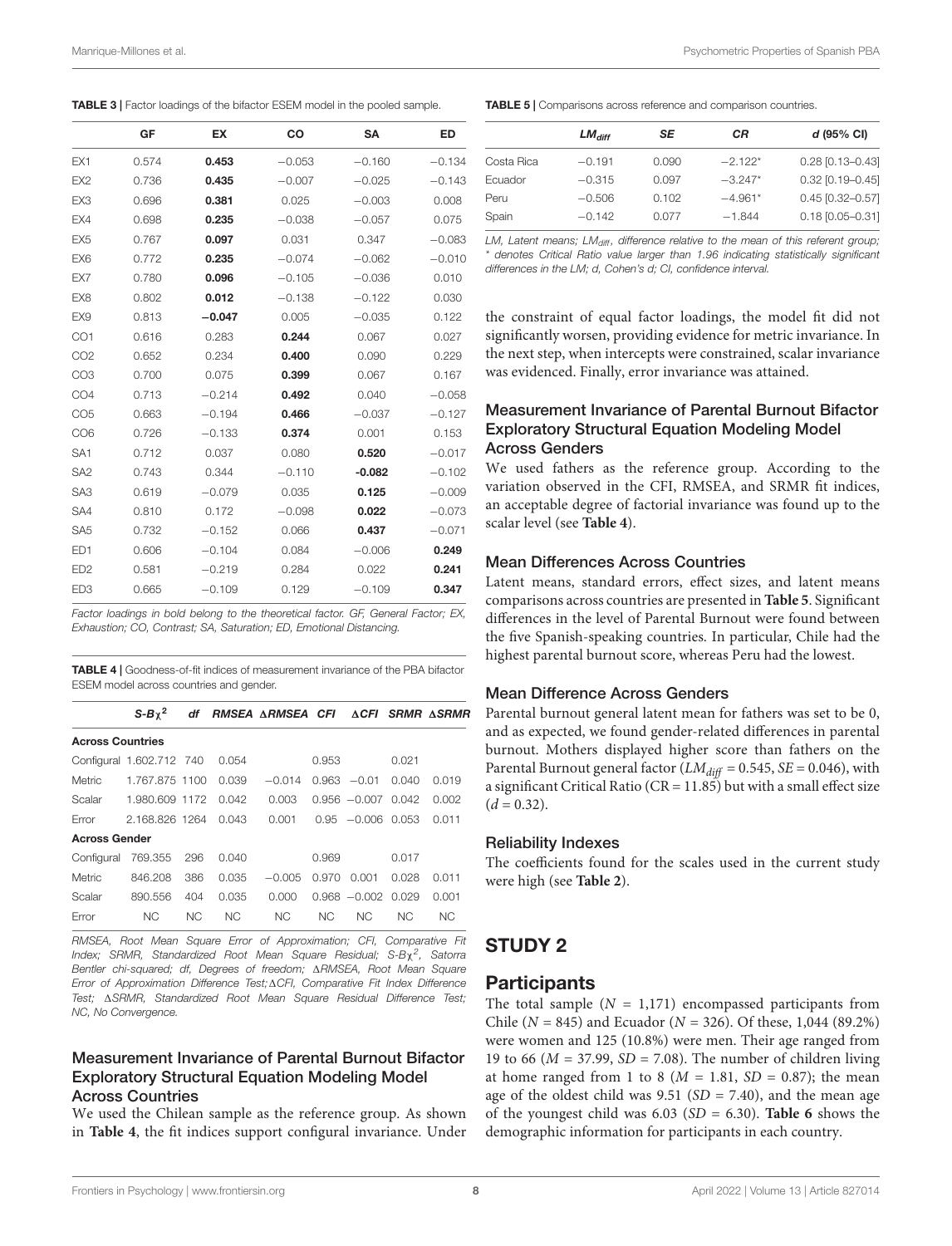<span id="page-8-0"></span>TABLE 6 | Demographic characteristics of the samples in study 2.

|         | $\boldsymbol{N}$ |     |    | n <sub>Women</sub> | $n_{Men}$    | Mean age<br>(SD)                      | Mean<br>age <sub>Women</sub> (SD)  | Mean<br>age $_{\text{Men}}$ (SD)        |              | Educational level (years of education) |  | Number of<br>children |
|---------|------------------|-----|----|--------------------|--------------|---------------------------------------|------------------------------------|-----------------------------------------|--------------|----------------------------------------|--|-----------------------|
|         |                  |     |    |                    |              | 12 years<br>(compulsory<br>education) | 17 years<br>(university<br>degree) | $>18$ years<br>(postgraduate<br>degree) | Mean [Range] |                                        |  |                       |
| Chile   | 845              | 789 | 54 | 38.08<br>(6.70)    | 37.94 (6.62) | 40.04 (7.60)                          | 29 (3.4%)                          | 321 (38.08%)                            | 493 (58.52%) | $1.78$ [1-5]                           |  |                       |
| Ecuador | 326              | 255 | 71 | 37.79<br>(7.99)    | 37.09 (7.46) | 40.32 (9.27)                          | 41 (11.9%)                         | 128 (40%)                               | 157 (48.1%)  | 1.87 [1-8]                             |  |                       |

<span id="page-8-1"></span>TABLE 7 | Means, standard deviations, and Pearson correlations with confidence intervals between PBA general factor and measures of escape and suicidal ideations, parental neglect, and parental violence toward one's children.

|                               | M     | <b>SD</b> | Range      | 2            | 3                        | 4            |
|-------------------------------|-------|-----------|------------|--------------|--------------------------|--------------|
| 1. Escape, suicidal ideations | 9.79  | 4.48      | $7 - 40$   | $0.33***$    | $0.34***$                | $0.56***$    |
|                               |       |           |            | [0.28, 0.38] | [0.29, 0.39]             | [0.52, 0.60] |
| 2. Parental neglect           | 28.54 | 12.74     | 17-136     |              | $0.59**$                 | $0.45***$    |
|                               |       |           |            |              | [0.55, 0.63]             | [0.40, 0.49] |
| 3. Parental violence          | 21.86 | 8.64      | $15 - 120$ |              | $\overline{\phantom{0}}$ | $0.33***$    |
|                               |       |           |            |              |                          | [0.28, 0.38] |
| 4. PBA general factor         | 28.67 | 25.60     | $0 - 133$  |              |                          |              |

M, Means; SD, Standard Deviations. Values in brackets indicate 95% confidence interval for each correlation, \*\*p < 0.001.

### **Measures**

#### Parental Burnout

Parental burnout was measured using the Spanish version of the PBA, as previously presented and described in Study 1.

#### Escape and Suicidal Ideations

Escape and suicidal ideations were evaluated by a seven-item questionnaire (e.g., "I have thoughts about leaving my family") rated on a 7-point scale of frequency, i.e., never (1), less than once a month (2), about once a month (3), two or three times a month (4), once a week (5), several times a week (6), every day (7) [\(Mikolajczak et al.,](#page-12-3) [2018\)](#page-12-3). We obtained the escape and suicidal ideations score by adding the seven item scores. In the current study, the Cronbach's alpha was 0.83 [0.81, 0.84], and Omega's coefficient (ω) was 0.86 [0.80, 0.90].

#### Parental Neglect

Neglectful behavior toward one's children was evaluated with the Parental Neglect Scale [\(Mikolajczak et al.,](#page-12-3) [2018\)](#page-12-3), a 17-item questionnaire (e.g., "I don't care about my child's schooling and future") rated on an 8-point scale of frequency, i.e., never (1), less than once a month (2), about once a month (3), a few times a month (4), once a week (5), several times a week (6), every day (7), and several times a day (8). The parental neglect score was obtained by adding the 17 item scores. In the current study, Cronbach's alpha was 0.88 [0.87, 0.89], and Omega's coefficient (ω) was 0.88 [0.86, 0.91].

#### Parental Violence

Parental Violence was evaluated with the Parental Violence Scale [\(Mikolajczak et al.,](#page-12-3) [2018\)](#page-12-3), a fifteen-item questionnaire targeting verbal violence [e.g., "I say things to my children that I then regret (insults, ridiculous nicknames, etc.)"], physical violence

(e.g., "I sometimes spank or slap my child"), and psychological violence (e.g., "I tell my children that I will abandon them if they are not good"). Items are rated on an 8-point scale of frequency, i.e., never (1), less than once a month (2), about once a month (3), a few times a month (4), once a week (5), several times a week (6), every day (7), and several times a day (8). The parental violence score was obtained by adding the 15 item scores. In the current study, Cronbach's alpha was 0.86 [0.85, 0.88], and Omega's coefficient (ω) was 0.86 [0.80, 0.90].

#### **Results**

**[Table 7](#page-8-1)** shows the correlations between the total score of the PBA on the one hand, and escape and suicidal ideations, parental neglect, and parental violence toward one's children on the other hand. We found evidence for the predictive validity of the PBA – indeed, we perfectly replicated the medium to large associations previously reported with both French and English-speaking samples of parents [\(Mikolajczak et al.,](#page-12-3) [2018\)](#page-12-3). In particular, we found large correlations between parental burnout and escape and suicidal ideations. We also found medium correlations between parental burnout and both parental neglect and parental violence.

### GENERAL DISCUSSION

This research aimed to evaluate the psychometric properties of the Spanish version of the PBA. We collected data in eight Spanish-speaking countries (i.e., Argentina, Chile, Costa Rica, Cuba, Ecuador, Peru, Spain, and Uruguay). In Study 1, we analyzed the internal structure of the PBA using the ESEM approach considered as the combination of the best components of CFA and conventional EFA. Previous research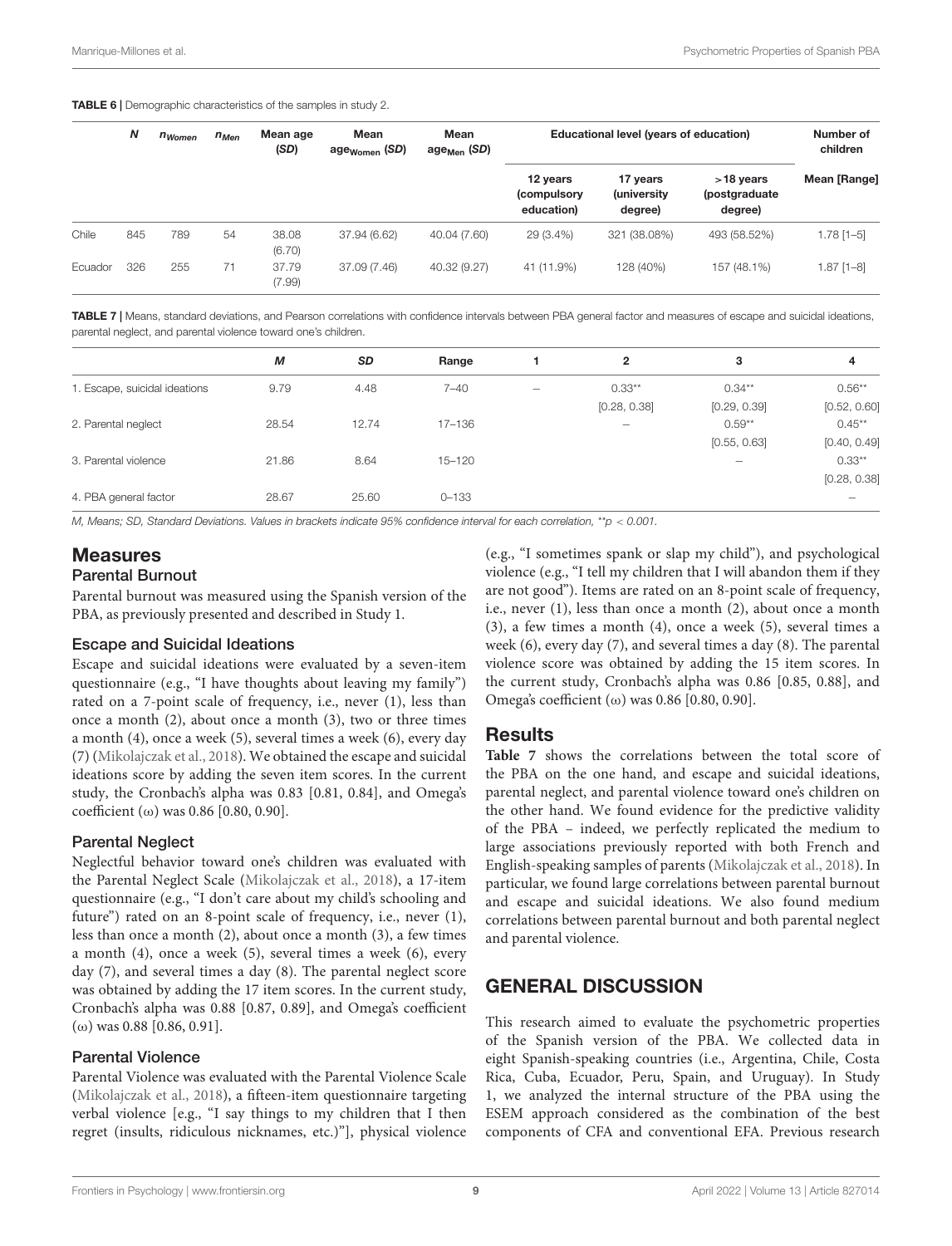supported a general factor of the PBA through CFA and secondorder hierarchical factor modeling (e.g., [Matias et al.,](#page-12-27) [2020;](#page-12-27) [Mousavi et al.,](#page-12-28) [2020;](#page-12-28) [Sodi et al.,](#page-13-8) [2020;](#page-13-8) [Szczygieł et al.,](#page-13-9) [2020;](#page-13-9) [Roskam et al.,](#page-13-4) [2021\)](#page-13-4). By means of bifactor modeling and ESEM, the findings hereby presented complements previous studies on the suitability of the Parental Burnout general score for accurately assessing parental burnout [\(Canivez,](#page-12-21) [2016\)](#page-12-21). We further examined the invariance of the bifactor ESEM model across countries (i.e., Chile, Costa Rica, Ecuador, Peru, and Spain) and gender. Moreover, we estimated the reliability of the PBA general factor across countries and tested the mean differences across gender and countries. The main conclusion from Study 1 is that the findings from the five participating countries provide evidence on the validity of the PBA as a reliable and equivalent measure of parental burnout for Spanishspeaking countries. In Study 2, we evaluated the predictive validity of the PBA in an independent sample of parents from Chile and Ecuador, two countries displaying different mean levels of parental burnout. The association between parental burnout and the three specific consequences (i.e., escape and suicidal ideations, parental neglect, and parental violence toward one's children), were therefore tested.

The examination of the factorial structure of the PBA revealed that bifactor ESEM modeling satisfactorily fitted the data. Moreover, the PBA general factor showed good internal consistency (from 0.87 to 0.94), similar to what the pioneering study of [Roskam et al.](#page-13-2) [\(2018\)](#page-13-2) reported (from 0.77 to 0.94). Additionally, these results are comparable to the reliability of other parental burnout instruments such as the PBI conducted in Japan (from 0.84 to 0.89; [Kawamoto et al.,](#page-12-6) [2018\)](#page-12-6) and the Netherlands (from 0.87 to 0.92; [Van Bakel et al.,](#page-13-3) [2018\)](#page-13-3). Moreover, the scalar invariance attainment suggests we can safely compare raw scores of the PBA between countries. It is worth noting that we discovered significant statistical differences in the mean scores. For instance, the Chilean sample scored higher in parental burnout than the remaining countries, followed by the Spanish sample, which also scored above average. One possible explanation for such divergent findings relates to the influence of cultural differences.

As [Hofstede](#page-12-29) [\(2001\)](#page-12-29) illustrates, countries/cultures differ according to their position on the individualism/collectivism continuum. Therefore, individualist societies emphasize individual needs over those of the group, and people usually think of themselves as autonomous, independent, with a strong sense of self-efficacy [\(Triandis,](#page-13-20) [1995;](#page-13-20) [Darwish and Huber,](#page-12-30) [2003\)](#page-12-30). On the other hand, their competitiveness, driven by the need for self-realization, has been shown to lead to high social anxiety and affects social relationships [\(Park and Crocker,](#page-13-21) [2005\)](#page-13-21). Because individualism/collectivism is a continuum, the position of the countries that are not on the extreme ends is–by definition – relative. For instance, although Spain is certainly more collectivist than several other European countries (e.g., France), it is nonetheless more individualist than most Latin-American countries [\(Roskam et al.,](#page-13-4) [2021\)](#page-13-4).

As mentioned earlier, in the so-called individualist countries (in this case, Spain), respondents take care of their immediate family, albeit they do not usually rely on their close network.

In contrast, respondents from collectivist countries (such as Peru) actively seek support not only from the extended family (e.g., grandparents) but also from their social networks, such as friends. Since parents in individualist societies are expected to perform most chores by themselves, this may shed some light on the higher scores of parental burnout in such societies. Furthermore, we found another idiosyncrasy in the Chilean sample. Although this society remains highly family-oriented, individualist values are on the rise, especially among the younger population [\(Martinez et al.,](#page-12-31) [2006\)](#page-12-31). With modern developments such as globalization, it is likely that parents in traditionally collectivist cultures are gradually becoming more individualist [\(Bush,](#page-12-32) [2000;](#page-12-32) [Ingoldsby et al.,](#page-12-33) [2003;](#page-12-33) [Bush and Peterson,](#page-12-34) [2013\)](#page-12-34). These results suggest that cultural factors could be at play, although future studies are required to clarify these discrepancies.

The results show a significant difference between genders, with mothers exhibiting higher parental burnout scores than fathers. This finding is consistent with previous studies [\(Pérez-](#page-13-11)[Díaz and Oyarce Cádiz,](#page-13-11) [2020;](#page-13-11) [Roskam and Mikolajczak,](#page-13-12) [2020\)](#page-13-12). A possible explanation lies in mothers' greater involvement in the upbringing and daily care of children: a large-scale study conducted by [Meier et al.](#page-12-35) [\(2016\)](#page-12-35) showed that the ratio of tedious tasks, such as cooking and childcare, to recreational tasks (i.e., involving leisure time with their children), is higher among mothers than fathers. A recent study conducted in 40 countries by [Roskam et al.](#page-13-22) [\(2022\)](#page-13-22), also showed that parental burnout was higher among mothers who have egalitarian values and who are raising their children in a country where gender equality is high in domains such as access to health care or employment. These mothers would have high expectations of equality in the domain of parenting as well, whereas in this domain specifically, the vast majority of tasks related to childcare and childrearing are still assumed by mothers. Political and social initiatives should be taken to support gender equality in the domain of parenting, as in other ones.

The main conclusion of Study 2 is that the PBA has very good predictive validity, as we found positive associations between the total score of the PBA on the one hand, and escape and suicidal ideations, parental neglect, and parental violence on the other hand. We perfectly replicated the medium to large coefficients previously found in the study of [Mikolajczak et al.](#page-12-3) [\(2018\)](#page-12-3) conducted with French-speaking parents. Alongside the psychometric suitability of the PBA, which has been supported in the current research, our findings again shed light on the detrimental impact of parental burnout on the parents themselves [\(Manrique-Millones,](#page-12-36) [2022\)](#page-12-36) and their children. The current results suggest that escape and suicidal ideations, parental neglect, and parental violence are three specific consequences of parental burnout, not only in Western countries, but potentially universally.

For parents, escape or suicidal ideations are triggered by extremely stressful situations in which the person can feel humiliated, ashamed, and unsuccessful [\(Navarro-Gómez,](#page-13-23) [2017\)](#page-13-23). In the specific case of parental burnout, parents may have suicidal thoughts in a desperate attempt to escape from such emotional reactions and flee from their strenuous and increasingly demanding role as parents. Other detrimental consequences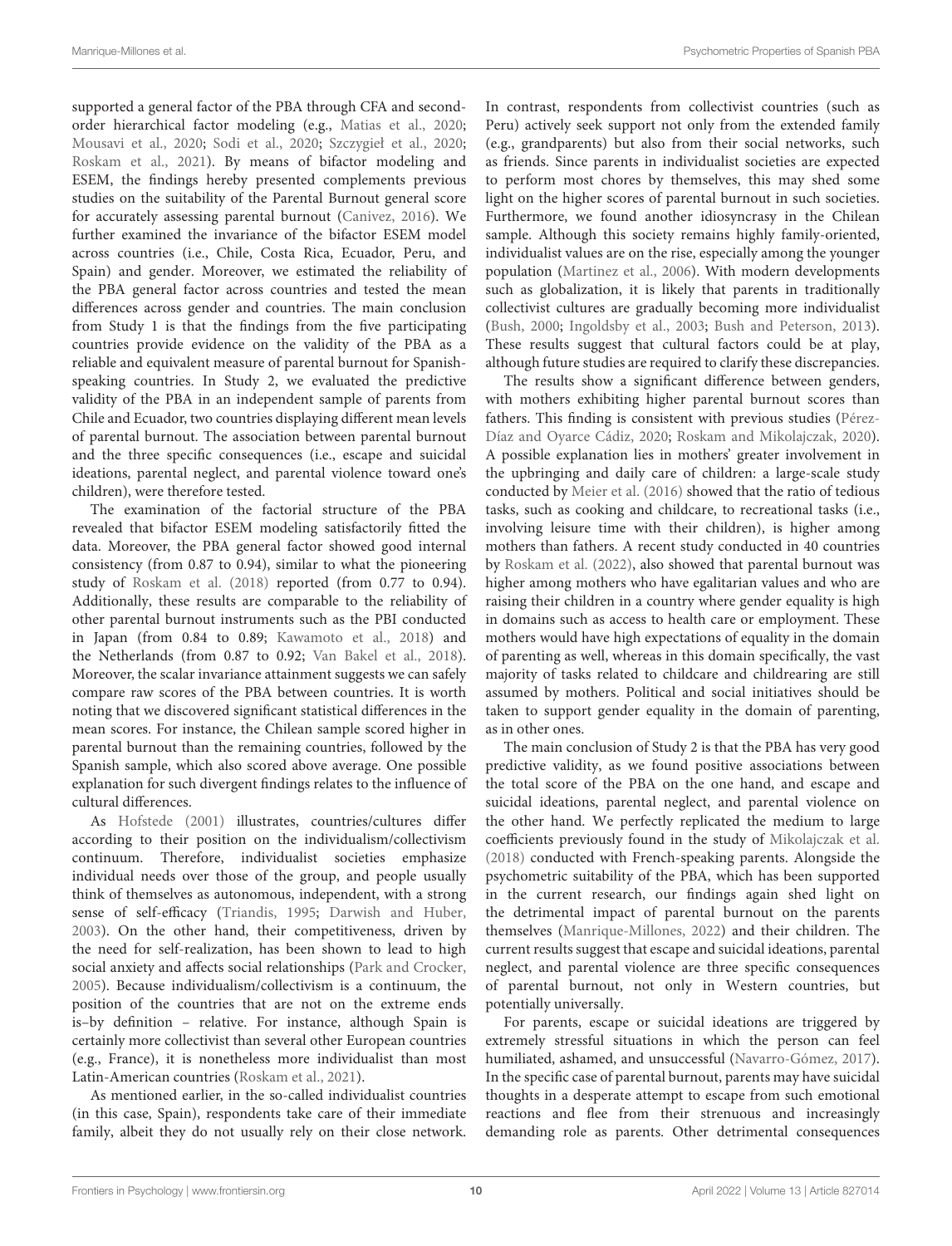of parental burnout concern children. When parental burnout strikes, parents, in their eagerness to escape the situation, reduce their levels of involvement to the point of abandoning their responsibilities. This has been documented in investigations within the burnout field, in which excessive demands cause loss of effectiveness leading to neglectful behavior within the work environment [\(Montero-Marín et al.,](#page-12-37) [2013\)](#page-12-37). Therefore, it would not be surprising for parents with a high level of exhaustion, and lack of empathy, to ignore their children's needs [\(Mikolajczak et al.,](#page-12-4) [2019\)](#page-12-4).

Lastly, we corroborated a rather concerning association between parental burnout and parental violence. This may occur because exhausted parents become emotionally distant from their children [\(Blanchard et al.,](#page-12-13) [2020\)](#page-12-13), a situation that facilitates the use of violence as part of their conflict handling. This is of particular importance in contexts where violent parenting behavior is prevalent as a problem-solving approach. In the words of the Regional Director of UNICEF in Latin America and the Caribbean: "In Latin America 2 of every 3 children under 5 are victims of different forms of violence in their home" [\(Bergua et al.,](#page-11-4) [2018\)](#page-11-4). It should be noted that most of the countries in Latin America have specific legislations that ban physical punishment in different settings such as the home, school, or daycare centers. But while a comprehensive legislation is fundamental, it continues to be insufficient to extirpate violence against children [\(UNICEF-América Latina y El Caribe,](#page-13-24) [2018\)](#page-13-24).

Consequently, it is critical to deliver a prevention and an intervention plan dedicated to exhausted parents. Prevention of parental burnout begins with awareness of the phenomenon. This means informing parents and professionals about the nature of the symptoms, their prevalence, their history, and their consequences for the parent, the partner, and the children. It is essential to break the taboo around parental burnout because the symptoms cause shame and guilt in suffering parents. They do not feel authorized to seek help from their surroundings or from a professional. Therefore, information and awareness campaigns should be organized in Latin America, where parental burnout is still an unknown subject for parents and professionals. Beyond the prevention of parental burnout, intervention programs should also be proposed in Latin America. A randomized controlled trial has been published showing that the symptoms of parental burnout and its consequences in terms of neglect and violence can be significantly reduced [\(Brianda](#page-12-10) [et al.,](#page-12-10) [2020\)](#page-12-10). Two different approaches have been tested to treat parental burnout: a directive approach aimed at reducing stressors and increasing parents' resources, and a non-directive approach based on active listening and empathy giving parents a space for unconditional acceptance.

### Limitations and Perspectives

The results of the current research show that the PBA evidenced very good psychometric properties across Spanish-speaking countries, and it is therefore valid and desirable for national and cross-cultural research. Nevertheless, these findings should be assessed in light of the following limitations. First, we reported that the samples of Ecuador, Argentina, and Uruguay had to be removed from the ESEM analyses. The bifactor ESEM framework is rather complex as these analyses included much more parameters than CFAs. As a result, ESEM analyses are less suitable with small or not-that-well-defined samples where model non-convergence is more likely to arise [\(Marsh](#page-12-19) [et al.,](#page-12-19) [2010\)](#page-12-19). We recommend supplementing the approach implemented here with other approaches, including qualitative methods that would allow to study the phenomenon in smaller samples and to explore in depth the culture-specific aspects of the construct.

Second, although we have suggested that culture may play a role in the mean level of parental burnout observed in each country, it is important to be cautious in interpreting these differences. Further research is necessary to make a comparison with other countries not included in this cross-cultural research (in Asia, Africa, and Europe), and to use additional cultural measures. Third, although demographic characteristics were similar among countries, women were overrepresented. This may be a side effect of differing levels of parental involvement between mothers and fathers, although this could be a consequence of a change in gender roles, as presented in the literature (e.g., [Olavarría,](#page-13-25) [2003\)](#page-13-25). Similarly, the parents' age and number of children were not controlled for. Although we cannot completely rule out the possibility that these factors influenced the prevalence of parental burnout in the current study, sociodemographic factors explained the low amount of variance in parental burnout in previous research (e.g., [Mikolajczak et al.,](#page-12-38) [2017;](#page-12-38) [Sorkkila and Aunola,](#page-13-1) [2020\)](#page-13-1) as well as in cross-cultural research [\(Roskam et al.,](#page-13-4) [2021,](#page-13-4) [2022\)](#page-13-22). Fourth, participants mainly came from urban zones of each country's capital. These samples cannot be considered representative of the entire population in each country either, which could limit the generalizability of the findings. However, there is now strong empirical evidence that sociodemographic characteristics explain a very small amount of variance in parental burnout [\(Mikolajczak et al.,](#page-12-38) [2017;](#page-12-38) [Arikan](#page-11-5) [et al.,](#page-11-5) [2020;](#page-11-5) [Matias et al.,](#page-12-27) [2020;](#page-12-27) [Mousavi et al.,](#page-12-28) [2020;](#page-12-28) [Sodi et al.,](#page-13-8) [2020;](#page-13-8) [Szczygieł et al.,](#page-13-9) [2020;](#page-13-9) [Roskam et al.,](#page-13-4) [2021\)](#page-13-4). Chances are that the differences discovered across countries were not due to sociodemographic correlates.

Fifth, because of the small sample size in some countries of fathers, and to a lesser extent, of mothers, we were unable to test measurement invariance in each of the five countries separately. Instead, measurement invariance was tested on the pooled sample. Larger samples of fathers would be desirable in future research. Sixth, the use of self-reported measures is a limitation even if parental burnout or suicidal thoughts are subjective conditions requiring such types of instruments. Nevertheless, the measure of parental neglect and violence may be biased by social desirability. Although we did not control for social desirability in Study 2, we can rely on previous findings where the consequences of parental burnout in terms of suicidal ideations, parental neglect, and parental violence were studied (e.g., [Mikolajczak](#page-12-4) [et al.,](#page-12-4) [2019\)](#page-12-4). The authors controlled for social desirability and showed that their conclusions held when including social desirability in their three-wave longitudinal model. As in this study, it is likely that the confidential and anonymous nature of our research contributed to providing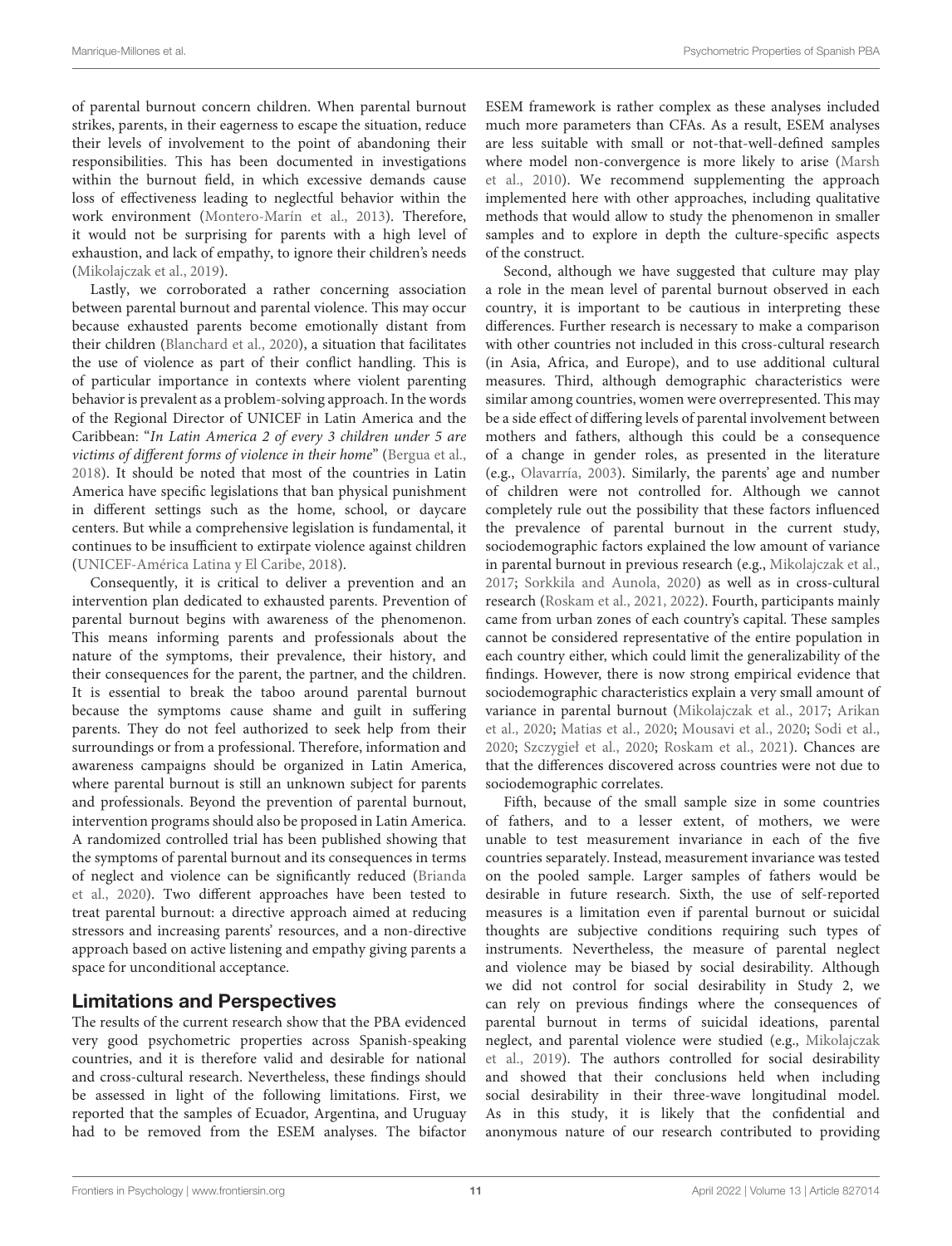valid data [\(Brener et al.,](#page-12-39) [2003\)](#page-12-39). Sixth, depending on the financial or human resources, time frame, and local constraints of each country, the recruitment method varied (i.e., paperand-pencil or online version, or a combination of both). Although this may be a bias, previous studies reported that measurement equivalence holds across different modes of data collection in the domain of burnout [\(Campos et al.,](#page-12-40) [2011\)](#page-12-40), parenting behavior [\(Manrique Millones et al.,](#page-12-41) [2014\)](#page-12-41), or large samples in other disciplines [\(Revilla,](#page-13-26) [2013\)](#page-13-26). Finally, while the current results provide solid evidence of the predictive validity of the Spanish version of the PBA, research on the outcomes of parental burnout in Spanish-speaking countries must be expanded. In addition to the potential universality of escape and suicidal ideations, parental neglect, and parental violence as consequences of parental burnout, it is possible that parental burnout predicts other culture-specific consequences in different countries.

### **CONCLUSION**

Previous studies have demonstrated the good psychometric properties of the PBA as an instrument for measuring parental burnout in different cultural contexts. These studies have been based on classical confirmatory factor analysis. In this manuscript, we used the bifactor ESEM approach, which provides complementary evidence. In Study 1, we obtained good fit indices supporting a general factor both in the pooled sample and in each country independently. In addition, measurement invariance held across the five countries and gender, and the reliability coefficients were high. In Study 2, we documented the predictive validity of the PBA by reporting moderate to large associations between parental burnout and suicidal and escape ideations, parental neglect, and parental violence toward the offspring. Although we have noted the limitations of our research, the psychometric properties of the PBA in Spanish-speaking countries are strongly supported. The influence of culture on parental burnout is a fascinating research perspective that needs further development. And the instrument validated here provides a solid foundation for such investigations.

### DATA AVAILABILITY STATEMENT

The raw data supporting the conclusions of this article will be made available by the authors, without undue reservation.

### **REFERENCES**

<span id="page-11-0"></span>Abidin, R. R. (1990). Parenting Stress Index Manual. Idlewood Drive. Charlottesville, VA: Pediatric Psychology Press.

<span id="page-11-5"></span>Arikan, G., Üstündag-Budak, A. M., Akgün, E., Mikolajczak, M., and Roskam, ˘ I. (2020). Validation of the turkish version of the parental burnout assessment (PBA). New Dir. Child Adolesc. Dev. 174, 15–32. [doi: 10.1002/cad.](https://doi.org/10.1002/cad.20375) [20375](https://doi.org/10.1002/cad.20375)

### ETHICS STATEMENT

An institutional review board provided ethical clearance for the research in each country [i.e., Spain (Bioethics Committee from The National Distance Education University); Perú (The Research Committee of the San Martín de Porres University); Chile (Ethics Committee from the Autonomous University of Chile, 71-18); Uruguay (Ethics Committee of the Faculty of Psychology of the University of the Republic); Ecuador (Institutional Review Commission of the Catholic University of Ecuador); Cuba (Research Ethics Committee of the Faculty of Psychology of the University of Havana, Dossier N-3); and Costa Rica (Scientific Ethics Committee of the University of Costa Rica, N93 VI-1071-2018)]. Note that in Argentina, no ethical clearance was required for the research in accordance with the local legislation and institutional requirements. The patients/participants provided their written informed consent to participate in this study.

# AUTHOR CONTRIBUTIONS

DM-M was the lead author, coordinated the Spanish-speaking countries, conceptualized and developed the study, wrote a first draft of the manuscript, and subsequently contributed to the rewriting and refinements. IR and MM conceptualized the study, coordinated the IIPB consortium and the data collection, merged the datasets, gave critical insight revising the manuscript, and provided funding acquisition. DM-M, GV, and SD-L conducted data analysis. DM-M, RM-R, RR, MAb, DO, ME, PP-D, MS, CP-M, JT, MAr, MV, MIM, RS, CM-B, AP-S, FS-Q, and PS were responsible for the data acquisition and made a substantial intellectual contribution to the work. All authors have approved the final version of the manuscript and agreed to be accountable for all aspects of their work.

### ACKNOWLEDGMENTS

We would like to acknowledge the collaboration of all parents who made this study possible.

### <span id="page-11-3"></span>SUPPLEMENTARY MATERIAL

The Supplementary Material for this article can be found online at: [https://www.frontiersin.org/articles/10.3389/fpsyg.](https://www.frontiersin.org/articles/10.3389/fpsyg.2022.827014/full#supplementary-material) [2022.827014/full#supplementary-material](https://www.frontiersin.org/articles/10.3389/fpsyg.2022.827014/full#supplementary-material)

<span id="page-11-2"></span>Aunola, K., Sorkkila, M., and Tolvanen, A. (2020). Validity of the finnish version of the parental burnout assessment (PBA). Scand. J. Psychol. 61, 714–722. [doi:](https://doi.org/10.1111/sjop.12654) [10.1111/sjop.12654](https://doi.org/10.1111/sjop.12654)

- <span id="page-11-1"></span>Bakker, A. B., and Demerouti, E. (2007). The job demands-resources model: state of the art. J. Manag. Psychol. 22, 309–328. [doi: 10.1108/02683940710733115](https://doi.org/10.1108/02683940710733115)
- <span id="page-11-4"></span>Bergua, J., Perceval, M. C., and Ubeda, M. E. (2018). Violence In Early Years: A Desk Review For Latin America And The Caribbean. Panama: United National Children's Fund, UNICEF.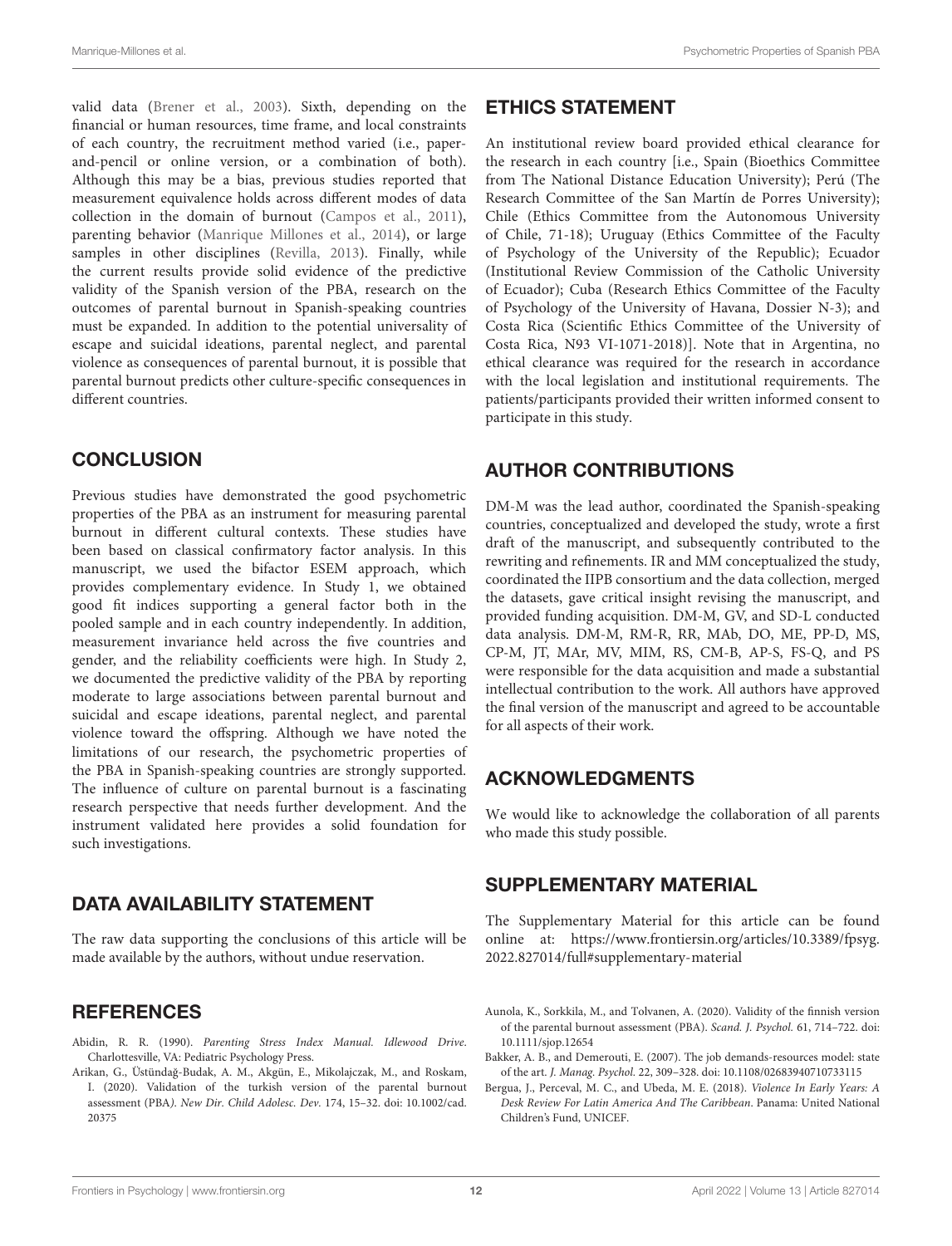- <span id="page-12-13"></span>Blanchard, M. A., Roskam, I., Mikolajczak, M., and Heeren, A. A. (2020). Network approach to parental burnout. Child Abuse Neglect. 111:104826. [doi: 10.1016/j.](https://doi.org/10.1016/j.chiabu.2020.104826) [chiabu.2020.104826](https://doi.org/10.1016/j.chiabu.2020.104826)
- <span id="page-12-39"></span>Brener, N. D., Billy, J. O., and Grady, W. R. (2003). Assessment of factors affecting the validity of self-reported health-risk behavior among adolescents: evidence from the scientific literature. J. Adolesc. Health 33, 436–457. [doi: 10.1016/s1054-](https://doi.org/10.1016/s1054-139x(03)00052-1) [139x\(03\)00052-1](https://doi.org/10.1016/s1054-139x(03)00052-1)
- <span id="page-12-10"></span>Brianda, M. E., Roskam, I., Gross, J. J., Franssen, A., Kapala, F., Gérard, F., et al. (2020). Treating parental burnout: impact of two treatment modalities on burnout symptoms, emotions, hair cortisol, and parental neglect and violence. Psychother. Psychosom. 89, 330–332. [doi: 10.1159/000506354](https://doi.org/10.1159/000506354)
- <span id="page-12-20"></span>Brown, T. A. (2015). Confirmatory Factor Analysis For Applied Research, 2nd Edn. New York, NY: Guilford Press.
- <span id="page-12-32"></span>Bush, K. (2000). Separatedness and connectedness in parent-adolescent relationships: the impact on adolescent self-esteem among Chinese and European-American families. Marriage Fam. Rev. 30, 153–178. [doi: 10.1300/j002v30n01\\_10](https://doi.org/10.1300/j002v30n01_10)
- <span id="page-12-34"></span>Bush, K. R., and Peterson, G. W. (2013). "Parenting and parent-child relationships in chile," in Parenting Across Cultures, ed. H. Selin (Dordrecht: Springer), 307–322. [doi: 10.1007/978-94-007-7503-9\\_23](https://doi.org/10.1007/978-94-007-7503-9_23)
- <span id="page-12-25"></span>Byrne, B. M. (2013). Structural Equation Modeling With AMOS: Basic Concepts, Applications, And Programming. Abingdon-on-Thames: Routledge.
- <span id="page-12-40"></span>Campos, J. A. D. B., Zucoloto, M. L., Bonafé, F. S. S., Jordani, P. C., and Marôco, J. (2011). Reliability and validity of self-reported burnout in college students: a cross randomized comparison of paper-and-pencil vs. online administration. Comput. Hum. Behav. 27, 1875–1883. [doi: 10.1016/j.chb.2011.04.011](https://doi.org/10.1016/j.chb.2011.04.011)
- <span id="page-12-21"></span>Canivez, G. L. (2016). "Bifactor modeling in construct validation of multifactored tests: Implications for multidimensionality and test interpretation," in Principles And Methods Of Test Construction: Standards And Recent Advancements, eds K. Schweizer and C. DiStefano (Gottingen: Hogrefe), 247–271.
- <span id="page-12-24"></span>Chen, F. F. (2007). Sensitivity of goodness of fit indexes to lack of measurement invariance. Struct. Equ. Model. 14, 464–504. [doi: 10.1080/10705510701301834](https://doi.org/10.1080/10705510701301834)
- <span id="page-12-23"></span>Cheung, G. W., and Rensvold, R. B. (2002). Evaluating goodness-of-fit indexes for testing measurement invariance. Struct. Equ.Model. 9, 233–255. [doi: 10.1207/](https://doi.org/10.1207/s15328007sem0902_5) [s15328007sem0902\\_5](https://doi.org/10.1207/s15328007sem0902_5)
- <span id="page-12-0"></span>Crnic, K., and Low, C. (2002). "Everyday stresses and parenting," in Handbook of parenting, Vol. 5, ed. M. Bornstein (Mahwah, NJ: Lawrence Erlbaum Associates), 243–267.
- <span id="page-12-30"></span>Darwish, A.-F. E., and Huber, G. L. (2003). Individualism vs collectivism in different cultures: a cross-cultural study. Intercult Educ. 14, 47–56. [doi: 10.1080/](https://doi.org/10.1080/1467598032000044647) [1467598032000044647](https://doi.org/10.1080/1467598032000044647)

<span id="page-12-1"></span>Deater-deckard, K. (2014). Parenting Stress. Yale: University Press.

- <span id="page-12-26"></span>Ferguson, C. (2009). An effect size primer: a guide for clinicians and researchers. Profess. Psychol. Res. Pract. 40, 532–538. [doi: 10.1037/a0015808](https://doi.org/10.1037/a0015808)
- <span id="page-12-5"></span>Flett, G. L., and Hewitt, P. L. (2002). "Perfectionism and maladjustment: an overview of theoretical, definitional, and treatment issues," in Perfectionism: Theory, Research and Treatment, eds G. L. Flett and P. L. Hewitt (Washington, DC: American Psychological Association), 5–31. [doi: 10.1037/10458-](https://doi.org/10.1037/10458-001) [001](https://doi.org/10.1037/10458-001)
- <span id="page-12-14"></span>Hansotte, L., Nguyen, N., Roskam, I., Stinglhamber, F., and Mikolajczak, M. (2021). Are all burned out parents neglectful and violent? A latent profile analysis. J. Child Fam. Stud. 30, 158–168. [doi: 10.1007/s10826-020-01850-x](https://doi.org/10.1007/s10826-020-01850-x)
- <span id="page-12-29"></span>Hofstede, G. (2001). "Culture's consequences," in Comparing Values, Behaviors, Institutions, And Organizations Across Nations, 2nd Edn, (Thousand Oaks, CA: Sage).
- <span id="page-12-22"></span>Hu, L., and Bentler, P. M. (1999). Cutoff criteria for fit indexes in covariance structure analysis: conventional criteria versus new alternatives. Struct. Equ. Model. 6, 1–55. [doi: 10.1080/10705519909540118](https://doi.org/10.1080/10705519909540118)
- <span id="page-12-17"></span>Hubert, S., and Aujoulat, I. (2018). Parental burnout: when exhausted mothers open up. Front. Psychol. 9:1021. [doi: 10.3389/fpsyg.2018.01021](https://doi.org/10.3389/fpsyg.2018.01021)
- <span id="page-12-33"></span>Ingoldsby, B., Schvaneveldt, P., Supple, A., and Bush, K. (2003). The relationship between parenting behaviors and adolescent achievement and self-efficacy in Chile and Ecuador. Marriage Fam. Rev. 35, 139–159. [doi: 10.1300/j002v35n](https://doi.org/10.1300/j002v35n03_08) [03\\_08](https://doi.org/10.1300/j002v35n03_08)
- <span id="page-12-6"></span>Kawamoto, T., Furutani, K., and Alimardani, M. (2018). Preliminary validation of japanese version of the parental burnout inventory and its relationship with perfectionism. Front. Psychol. 9:970. [doi: 10.3389/fpsyg.2018.00970](https://doi.org/10.3389/fpsyg.2018.00970)
- <span id="page-12-9"></span>Lebert-Charron, A., Dorard, G., Boujut, E., and Wendland, J. (2018). Maternal burnout syndrome: contextual and psychological associated factors. Front. Psycholol. 9:885. [doi: 10.3389/fpsyg.2018.00885](https://doi.org/10.3389/fpsyg.2018.00885)
- <span id="page-12-8"></span>Lin, G.-X., Szczygieł, D., Hansotte, L., Roskam, I., and Mikolajczak, M. (2021). Aiming to be perfect parents increases the risk of parental burnout, but emotional competence mitigates it. Curr. Psychol. [doi: 10.1007/s12144-021-](https://doi.org/10.1007/s12144-021-01509-w) [01509-w](https://doi.org/10.1007/s12144-021-01509-w)
- <span id="page-12-41"></span>Manrique Millones, D. L., Ghesquière, P., and Van Leeuwen, K. (2014). Evaluation of a parental behavior scale in a peruvian context. J. Child Fam. Stud. 23, 885–894. [doi: 10.1007/s10826-013-9744-z](https://doi.org/10.1007/s10826-013-9744-z)
- <span id="page-12-36"></span>Manrique-Millones, D. (2022). Relacionando la Falta de Regulación Emocional, Somatización y Satisfacción: El rol Mediador del Burnout Parental [Manuscript submitted for publication]. Psychological Department, Universidad Científica del Sur.
- <span id="page-12-18"></span>Markus, H. R., and Kitayama, S. (1991). Culture and the self: implications for cognition, emotion, and motivation. Psychol. Rev. 98, 224–253. [doi: 10.1037/](https://doi.org/10.1037/0033-295x.98.2.224) [0033-295x.98.2.224](https://doi.org/10.1037/0033-295x.98.2.224)
- <span id="page-12-19"></span>Marsh, H. W., Lüdtke, O., Muthén, B., Asparouhov, T., Morin, A. J. S., Trautwein, U., et al. (2010). A new look at the big five factor structure through exploratory structural equation modeling. Psychol. Assess. 22, 471–491. [doi: 10.1037/](https://doi.org/10.1037/a0019227) [a0019227](https://doi.org/10.1037/a0019227)
- <span id="page-12-31"></span>Martinez, M. L., Cumsille, P., and Thibaut, C. (2006). "Chile," in International Encyclopedia Of Adolescence, Vol. 2, ed. J. J. Arnett (Oxford: Routledge), 167–178.
- <span id="page-12-15"></span>Maslach, C., Jackson, S. E., and Leiter, M. P. (1986). Maslach Burnout Inventory. Palo Alto, CA: Consulting Psychology Press.
- <span id="page-12-27"></span>Matias, M., Aguiar, J., César, F., Braz, A. C., Barham, E. J., Leme, V., et al. (2020). The brazilian-portuguese version of the parental burnout assessment: transcultural adaptation and initial validity evidence. New Dir. Child Adolesc. Dev. 2020, 67–83. [doi: 10.1002/cad.20374](https://doi.org/10.1002/cad.20374)
- <span id="page-12-7"></span>Mayer, J. D., Salovey, P. (eds.). (1997). "What is emotional intelligence?," in Emotional Development And Emotional Intelligence: Educational Implications, (New York, NY: Basic Books), 3–31.
- <span id="page-12-35"></span>Meier, A., Musick, K., Flood, S., and Dunifon, R. (2016). Mothering experiences: how single parenthood and employment structure the emotional valence of parenting. Demography 53, 649–674. [doi: 10.1007/s13524-016-0474-x](https://doi.org/10.1007/s13524-016-0474-x)
- <span id="page-12-16"></span>Melamed, S., Kushnir, T., and Shirom, A. (1992). Burnout and risk factors for cardiovascular diseases. Behav. Med. 18, 53–60. [doi: 10.1080/08964289.1992.](https://doi.org/10.1080/08964289.1992.9935172) [9935172](https://doi.org/10.1080/08964289.1992.9935172)
- <span id="page-12-12"></span>Mesman, J., and Koot, H. M. (2001). Early preschool predictors of preadolescent internalizing and externalizing DSM-IV diagnoses. J. Am. Acad. Child Adolesc. Psychiatry 40, 1029–1036. [doi: 10.1097/00004583-200109000-00011](https://doi.org/10.1097/00004583-200109000-00011)
- <span id="page-12-2"></span>Mikolajczak, M., and Roskam, I. (2018). A theoretical and clinical framework for parental burnout: the balance between risks and resources (BR2). Front. Psychol. 9:886. [doi: 10.3389/fpsyg.2018.00886](https://doi.org/10.3389/fpsyg.2018.00886)
- <span id="page-12-3"></span>Mikolajczak, M., Brianda, M. E., Avalosse, H., and Roskam, I. (2018). Consequences of parental burnout: a preliminary investigation of escape and suicidal ideations, sleep disorders, addictions, marital conflicts, child abuse and neglect. Child Abuse Neglect. 80, 134–145. [doi: 10.1016/j.chiabu.2018.](https://doi.org/10.1016/j.chiabu.2018.03.025) [03.025](https://doi.org/10.1016/j.chiabu.2018.03.025)
- <span id="page-12-4"></span>Mikolajczak, M., Gross, J. J., and Roskam, I. (2019). Parental burnout: what is it, and why does it matter? Clin. Psychol. Sci. 7, 1319–1329. [doi: 10.1177/](https://doi.org/10.1177/2167702619858430) [2167702619858430](https://doi.org/10.1177/2167702619858430)
- <span id="page-12-11"></span>Mikolajczak, M., Gross, J., Stinglhamber, F., Norberg, L., and Roskam, I. (2020). Is parental burnout distinct from job burnout and depressive symptomatology? Clin. Psychol. Sci. 8, 673–689. [doi: 10.1177/2167702620917447](https://doi.org/10.1177/2167702620917447)
- <span id="page-12-38"></span>Mikolajczak, M., Raes, M.-E., Avalosse, H., and Roskam, I. (2017). Exhausted parents: sociodemographic, child-related, parent-related, parenting and familyfunctioning correlates of parental burnout. J. Child Fam. Stud. 27, 602–614. [doi: 10.1007/s10826-017-0892-4](https://doi.org/10.1007/s10826-017-0892-4)
- <span id="page-12-37"></span>Montero-Marín, J., Prado-Abril, J., Carrasco, J. M., Asensio-Martínez, Á, Gascón, S., and García-Campayo, J. (2013). Causes of discomfort in the academic workplace and their associations with the different burnout types: a mixedmethodology study. BMC Public Health 13:1240. [doi: 10.1186/1471-2458-13-](https://doi.org/10.1186/1471-2458-13-1240) [1240](https://doi.org/10.1186/1471-2458-13-1240)
- <span id="page-12-28"></span>Mousavi, S. F., Mikolajczak, M., and Roskam, I. (2020). Parental burnout in iran: psychometric properties of the persian (farsi) version of the parental burnout